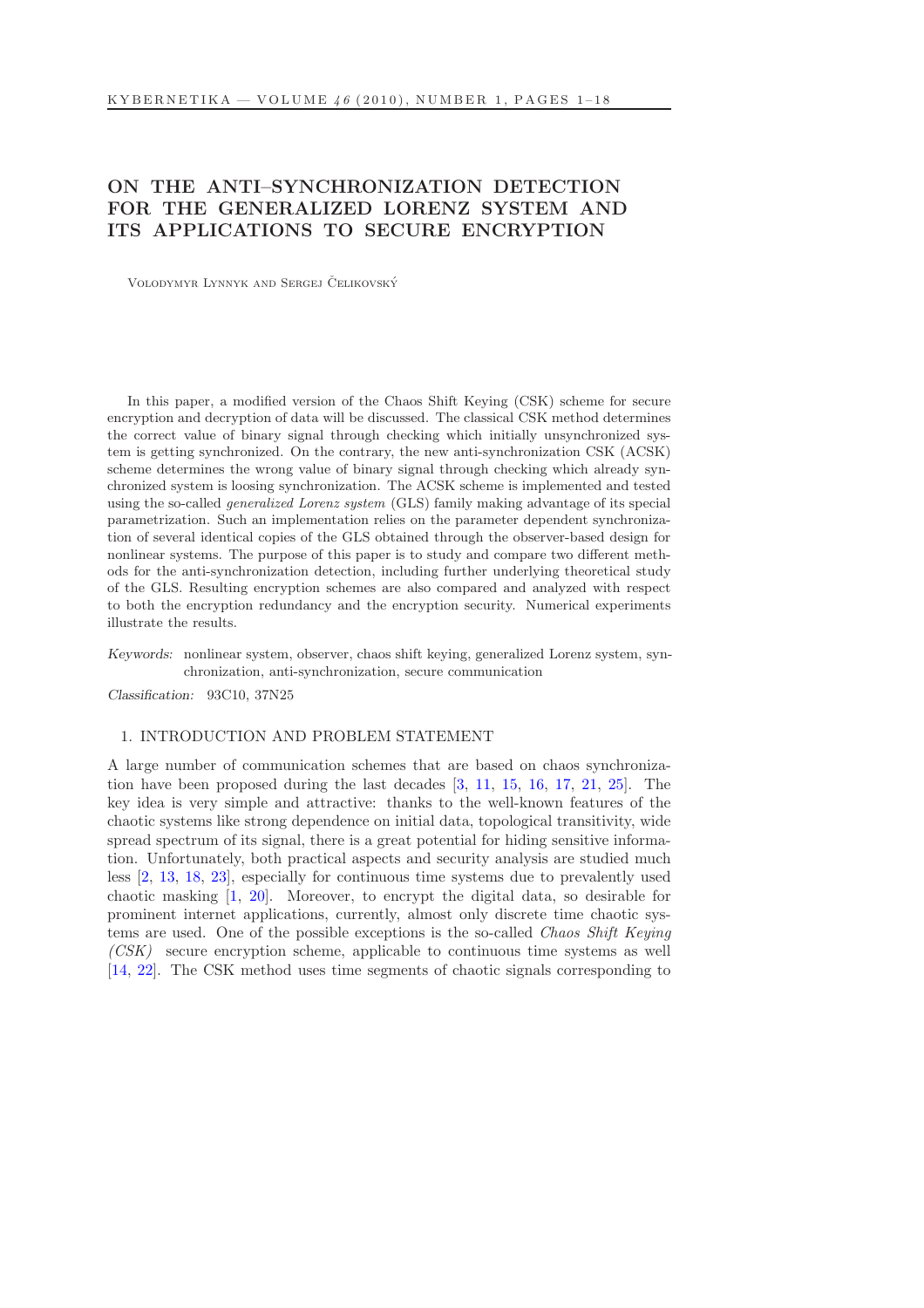two different chaotic systems to encrypt a single bit. Originally, the CSK was intro-duced (under different name) in [\[11,](#page-16-1) [12\]](#page-16-6) for analogue implementation of the Lorenz system and its synchronized copy. Therefore, the length of the time segment was not such an issue. Nevertheless, when using computer digital implementation, such a method is becoming almost ridiculous due to huge amount of data to encrypt a single bit. Moreover, the excessive length of the pieces of signals corresponding to "0" and "1" also enables various statistically based attacks, e. g. the correlation analysis. Summarizing, the classical CSK method leads to weak and slow ciphers. As a typical, and unfortunately very fresh example, see [\[19\]](#page-17-9), where an unrealistic encryption/decryption scheme was presented without any glimpse of security analysis. Each bit is represented by segment of trajectory of length 1500, so the correlation analysis would easily reveal switching of chaotic generators. Despite a questionable security, to encrypt 1 bit, about  $1.5 \times 10^7$  iterations are needed. Each iteration is represented by a real number of high precision, so amount of data to encrypt a single bit is useless for the digital data transmission.

The purpose of this paper is to analyze the so-called anti-synchronization effect in the synchronized chaotic systems and to use it for the realistic encryption/decryption schemes design. More precisely, when the synchronization scheme depends on the precise knowledge of some crucial system parameter, its mismatch causes the immediate lost of synchronization. Recently, this effect has been used to design the novel modification the CSK secure encryption scheme, the so-called *anti-synchronization* chaos shift keying method  $(ACSK)$ , [\[7,](#page-16-7) [8,](#page-16-8) [9\]](#page-16-9). As a pilot system for testing the ACSK, the generalized Lorenz system (GLS) [\[6,](#page-16-10) [10,](#page-16-11) [24\]](#page-17-10) and its special parametrization [\[5\]](#page-16-12) has been used. The ACSK scheme uses the effect of the anti-synchronization, rather than synchronization. More specifically, the classical CSK method determines the correct value of binary signal through checking which unsynchronized system is getting synchronized. On the contrary, the ACSK scheme determines the wrong value of binary signal through checking which already synchronized system is loosing synchronization. The advantage of the proposed method is two-fold. First, it requires a very reasonable amount of data to encrypt and time to decrypt a single bit. Secondly, its security can be investigated and estimated as practically unbreakable. The main reason for both advantages is that anti-synchronization is usually thousands times faster than synchronization, even when using two close each to other chaotic systems. Use of close each to other chaotic systems is enabled by mentioned special parametrization of GLS and it is further very important aspect of the security, in particular, making the successful correlation analysis extremely unlikely.

In the present paper, all these advantages will be theoretically justified as well as thoroughly quantitatively tested for GLS through numerical experiments. The ACSK scheme heavily depends on the ability to reveal quickly the parameter mismatch via anti-synchronization detection. Therefore, two methods for the antisynchronization detection will be suggested and compared. Subsequently, the resulting two ACSK encryption scheme versions will be described and analyzed both on their efficiency and security.

The paper is organized as follows. The next section analyzes mathematically the synchronization and anti-synchronization properties of the generalized Lorenz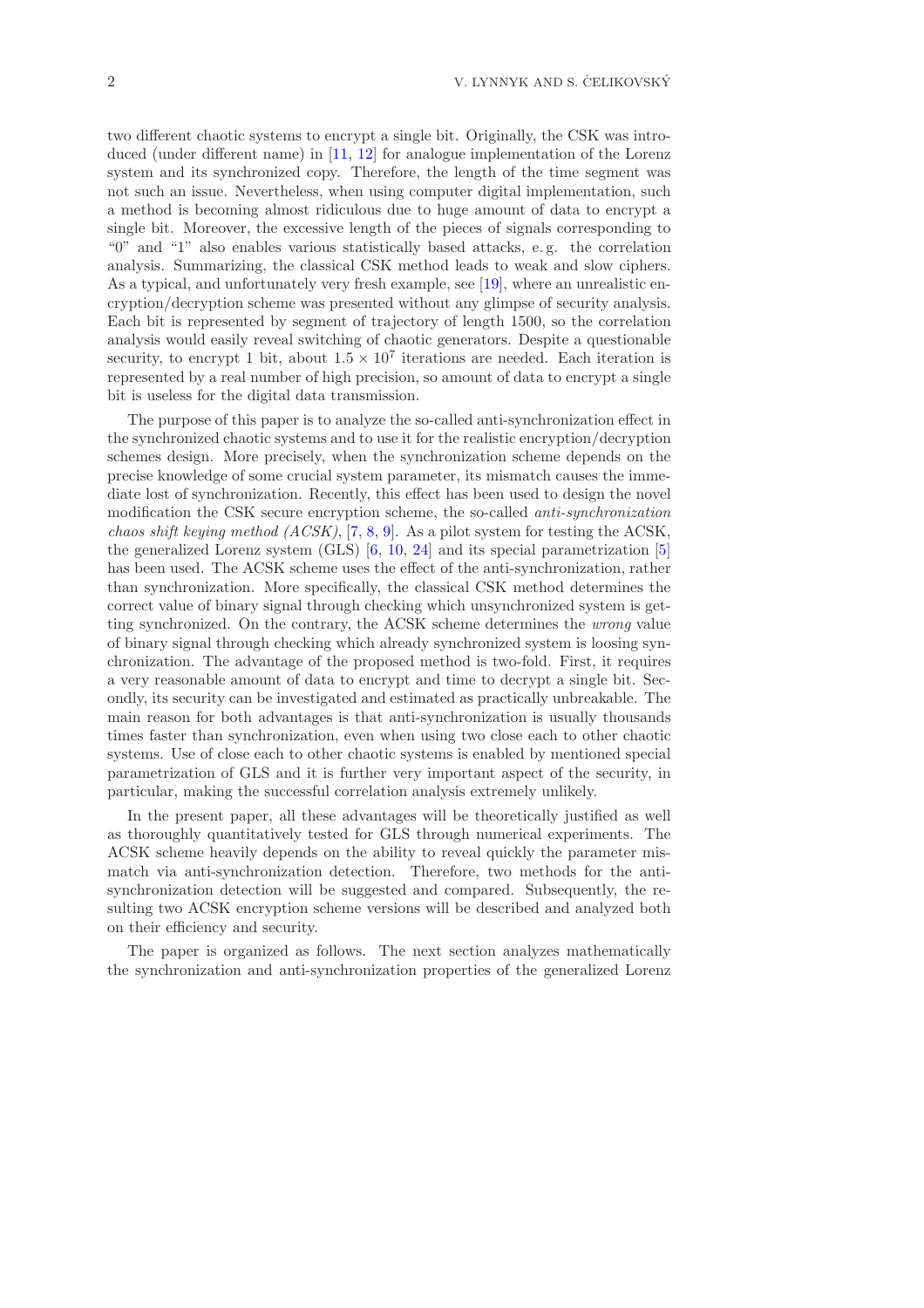system which constitutes the main theoretical contribution of the paper. Section 3 describes two versions of the ACSK method which are illustrated by numerical experiments described in Section 4. Redundancy and security analysis of both ACSK versions is given in Section 5. Final section gives some conclusion and outlooks for further research.

# 2. SYNCHRONIZATION AND ANTI–SYNCHRONIZATION MEASURE OF THE GENERALIZED LORENZ SYSTEM

This section presents the main theoretical contribution of the paper being the analysis of properties of the special class of ODE – the so-called generalized Lorenz system (GLS). Namely, both the synchronization and the anti-synchronization effects for the GLS system will be studied in detail. In particular, the estimates for the synchronization level of two GLS's with mismatched parameters will be obtained in this section. These estimates will be shown to be valid even in the case when, with slight abuse of terminology, parameters are time-varying. On the other hand, the estimates how quickly initially mutually perfectly synchronized systems reach such an error level will be derived as well.

#### 2.1. Generalized Lorenz system and its synchronization

First, let us recall some previously published results on generalized Lorenz system classification and synchronization. Further details may be found in [\[6,](#page-16-10) [7,](#page-16-7) [9,](#page-16-9) [8\]](#page-16-8).

<span id="page-2-1"></span>Definition 1. The following general nonlinear system of ordinary differential equations in  $\mathbb{R}^3$  is called a *generalized Lorenz system* 

(GLS):

$$
\dot{x} = \begin{bmatrix} A & 0 \\ 0 & \lambda_3 \end{bmatrix} x + \begin{bmatrix} 0 \\ -x_1 x_3 \\ x_1 x_2 \end{bmatrix}, \qquad A = \begin{bmatrix} a_{11} & a_{12} \\ a_{21} & a_{22} \end{bmatrix}
$$
 (1)

where  $x = [x_1 \ x_2 \ x_3]^\top$ ,  $\lambda_3 \in \mathbb{R}$ , and A has eigenvalues  $\lambda_1, \lambda_2 \in \mathbb{R}$ , such that

<span id="page-2-0"></span>
$$
-\lambda_2 > \lambda_1 > -\lambda_3 > 0. \tag{2}
$$

The inequality [\(2\)](#page-2-0) goes back to the well-known Shilnikov's chaos analysis near the homoclinicity and can be viewed as the necessary condition for the chaos existence, see more detailed discussion in  $[5, 24]$  $[5, 24]$ . GLS is said to be *nontrivial* if it has at least one solution that goes neither to zero nor to infinity nor to a limit cycle. The following result, enabling the efficient synthesis of a rich variety of chaotic behaviors for GLS, has been obtained in [\[5\]](#page-16-12).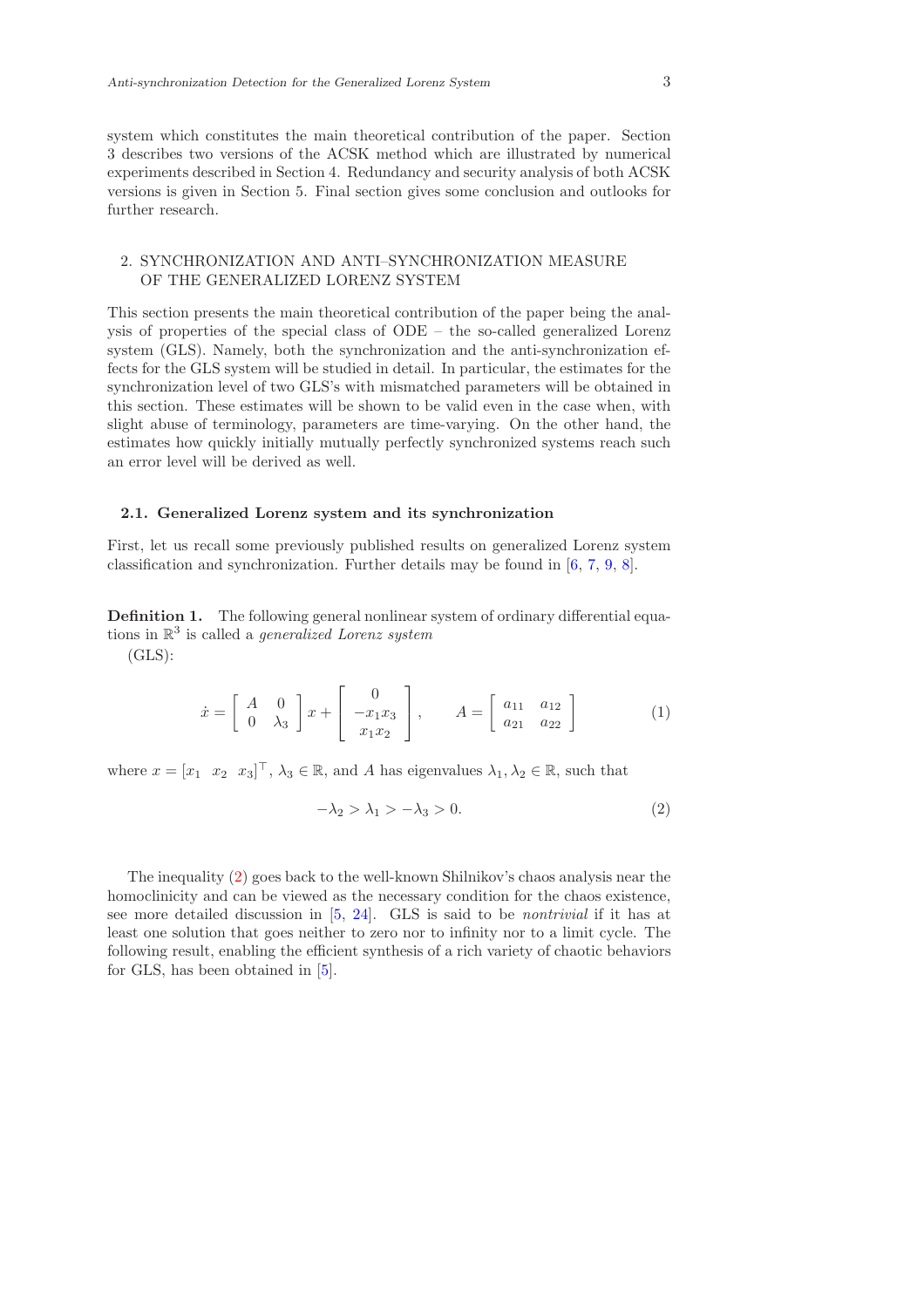**Theorem 2.** For the nontrivial generalized Lorenz system  $(1) - (2)$  $(1) - (2)$ , there exists a nonsingular linear change of coordinates,  $z = Tx$ , which takes [\(1\)](#page-2-1) into the following generalized Lorenz canonical form:

<span id="page-3-0"></span>
$$
\dot{z} = \begin{bmatrix} \lambda_1 & 0 & 0 \\ 0 & \lambda_2 & 0 \\ 0 & 0 & \lambda_3 \end{bmatrix} z + cz \begin{bmatrix} 0 & 0 & -1 \\ 0 & 0 & -1 \\ 1 & \tau & 0 \end{bmatrix} z, \tag{3}
$$

where  $z = [z_1, z_2, z_3]^\top$ ,  $c = [1, -1, 0]$  and parameter  $\tau \in (-1, \infty)$ .

Actually, the parameter  $\tau$  plays an important role of single scalar bifurcation parameter, while remaining parameters has only qualitative influence being eigenvalues of the approximate linearization of GLS at the origin. These qualitative parameters are just required to satisfy robust condition [\(2\)](#page-2-0), so that fine tuning may be done using the single scalar parameter  $\tau$  only.

Synchronization of GLS is based on yet another canonical form, the so-called observer canonical form of GLS provided by the following

Theorem 3. Both nontrivial GLS [\(1\)](#page-2-1) and its canonical form [\(3\)](#page-3-0) are state equivalent to the following form:

<span id="page-3-1"></span>
$$
\frac{\mathrm{d}\eta}{\mathrm{d}t} = \begin{bmatrix} (\lambda_1 + \lambda_2)\eta_1 + \eta_2\\ -\eta_1[\lambda_1\lambda_2 + (\lambda_1 - \lambda_2)\eta_3 + \frac{(\tau + 1)\eta_1^2}{2}] \\ \lambda_3\eta_3 + K_1(\tau)\eta_1^2 \end{bmatrix}
$$
(4)

$$
K_1(\tau) = \frac{\lambda_3(\tau + 1) - 2\tau\lambda_1 - 2\lambda_2}{2(\lambda_1 - \lambda_2)},
$$
\n(5)

<span id="page-3-2"></span>where  $\eta = [\eta_1, \eta_2, \eta_3]^\top$ , which is referred to as the observer canonical form. The corresponding smooth coordinate change and its inverse are

$$
\eta = \left[ z_1 - z_2, \quad \lambda_1 z_2 - \lambda_2 z_1, \quad z_3 - \frac{(\tau + 1)(z_1 - z_2)^2}{2(\lambda_1 - \lambda_2)} \right]^\top, \tag{6}
$$

$$
z = \left[\begin{array}{cc} \frac{\lambda_1 \eta_1 + \eta_2}{\lambda_1 - \lambda_2}, & \frac{\lambda_2 \eta_1 + \eta_2}{\lambda_1 - \lambda_2}, & \eta_3 + \frac{(\tau + 1)\eta_1^2}{2(\lambda_1 - \lambda_2)} \end{array}\right]^\top. \tag{7}
$$

Indeed, the above observer canonical form, when viewing  $\eta_1 = x_1 = z_1 - z_2$  as the output, is almost in the form linearizable by output injection. This leads to the following observer-based synchronization of two copies of GLS.

**Theorem 4.** Consider system  $(4)$  – [\(5\)](#page-3-2) with the output  $\eta_1$  and its uniformly bounded trajectory  $\eta(t)$ ,  $t \geq t_0$ . Further, consider the following system having input  $\eta_1^m$  and state  $\hat{\eta} = (\hat{\eta}_1, \hat{\eta}_2, \hat{\eta}_3)^\top$ :

$$
\frac{d\hat{\eta}}{dt} = \begin{bmatrix} l_1 & 1 & 0 \\ l_2 & 0 & 0 \\ 0 & 0 & \lambda_3 \end{bmatrix} \hat{\eta} + \begin{bmatrix} \lambda_1 + \lambda_2 - l_1 \\ -\lambda_1 \lambda_2 - l_2 \\ 0 \end{bmatrix} \eta_1^m
$$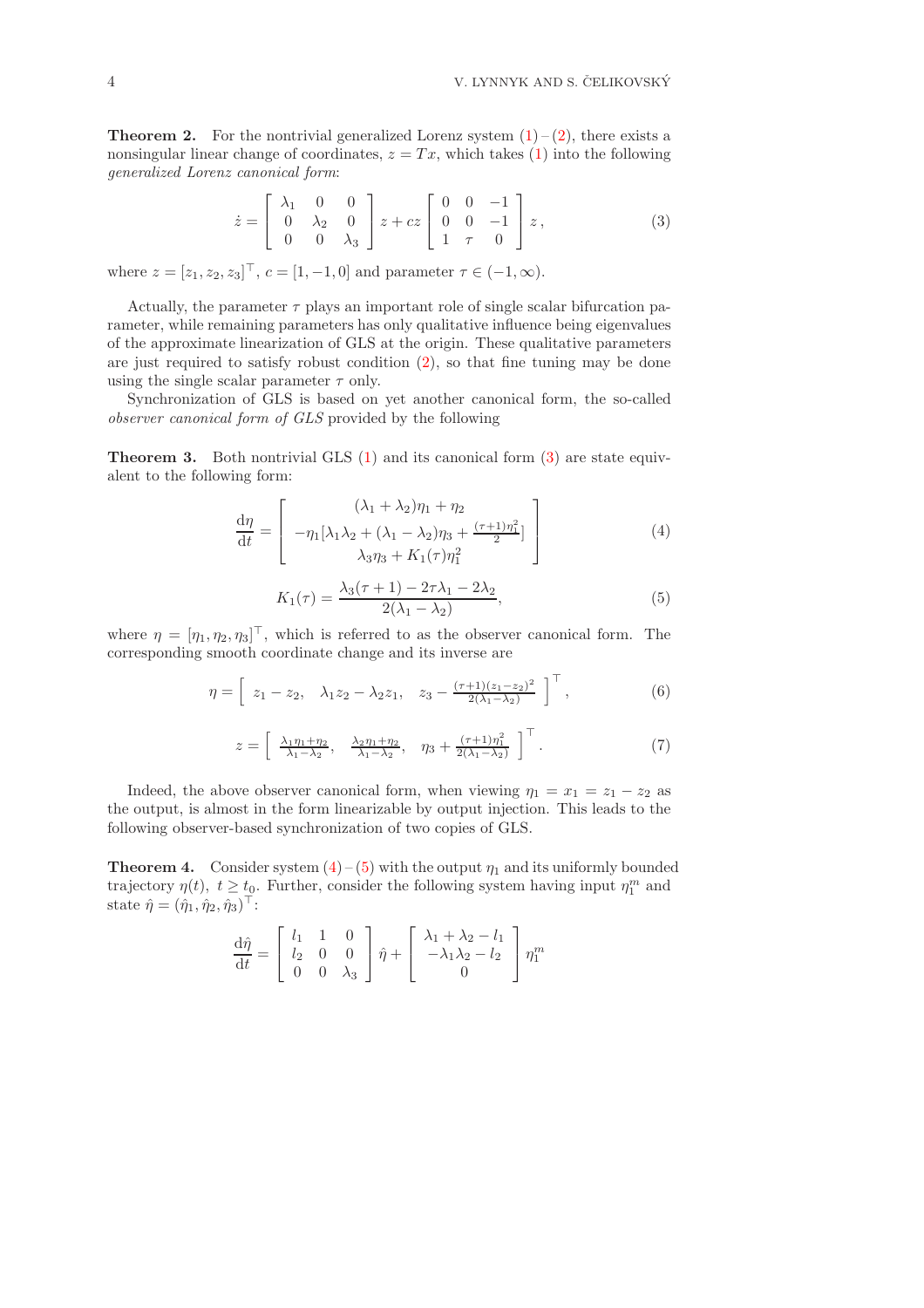+ 
$$
\begin{bmatrix} 0 \\ -(\lambda_1 - \lambda_2)\eta_1^m \hat{\eta}_3 - (1/2)(\tau + 1)(\eta_1^m)^3 \\ K_1(\tau)(\eta_1^m)^2 \end{bmatrix},
$$
 (8)

<span id="page-4-0"></span>where  $l_{1,2} < 0$ . For all  $\varepsilon \geq 0$ , assume  $|\eta_1(t) - \eta_1^m(t)| \leq \varepsilon$ . Then, it holds exponentially in time that

$$
\overline{\lim}_{t\to\infty} \|\eta(t)-\hat{\eta}(t)\| \leq C\varepsilon,
$$

for a constant  $C > 0$ . In particular, for  $\eta_1^m \equiv \eta_1$ , system [\(8\)](#page-4-0) is a global exponential observer for system  $(4)$  –  $(5)$ .

Proofs of all previous theorems may be found in [\[6\]](#page-16-10). In the sequel, the system  $(4) - (5)$  $(4) - (5)$  $(4) - (5)$  will be often called as the master while  $(8)$  as the slave.

### 2.2. Parameter mismatch influence on the GLS synchronization

The following proposition analyzes the influence of mismatching the parameter  $\tau$  in the master and slave when the master  $(4)$  –  $(5)$  with chaotic behavior is considered. Moreover, with a slight abuse of terminology, we assume here that "parameter"  $\tau$ may be time dependent what will be used in the sequel when analyzing security of our encryption method.

**Proposition 5.** Consider system [\(8\)](#page-4-0) with  $\eta_1 = \eta_1^m$ ,  $\tau = \tau_{sl}(t)$  and system [\(4\)](#page-3-1)-(5) with  $\tau = \tau_{mast}(t)$ , where  $\tau_{sl}(t)$ ,  $\tau_m(t)$  are uniformly bounded measurable functions. Further, suppose that for the corresponding state trajectories of  $(8)$  and  $(4)$  –  $(5)$ , the Euclidean norm of both  $\eta_1(t)$  and  $\hat{\eta}_1(t)$  is uniformly bounded by a constant R. Then, for sufficiently small

$$
\overline{\Theta} := \max_{\tau \in R^+} |\tau_{\text{max}}(t) - \tau_{sl}(t)|
$$

it holds

<span id="page-4-1"></span>
$$
\overline{\lim}_{t \to \infty} \|\eta(t) - \hat{\eta}(t)\| \le C\overline{\Theta},
$$

where  $C > 0$  is a suitable constant. Moreover, for all values of  $l_{1,2}$ , it holds that

$$
\frac{d(\eta_3 - \hat{\eta}_3)}{dt} = \lambda_3(\eta_3 - \hat{\eta}_3) + \frac{\lambda_3 - 2\lambda_1}{2(\lambda_1 - \lambda_2)}\Theta(t)\eta_1^2,
$$
\n(9)

<span id="page-4-2"></span>
$$
\Theta(t) := (\tau_{\text{max}}(t) - \tau_{\text{sl}}(t)). \tag{10}
$$

P r o o f. Denoting  $e = (e_1, e_2, e_3)^T = \eta - \hat{\eta}$ , one can easily obtain subtracting [\(8\)](#page-4-0) with  $\eta_1 = \eta_1^m$ ,  $\tau = \tau_{sl}(t)$  from  $(4-5)$  $(4-5)$  with  $\tau = \tau_{mask}(t)$ 

$$
\dot{e} = \begin{bmatrix} l_1 & 1 & 0 \\ l_2 & 0 & (\lambda_2 - \lambda_1)\eta_1 \\ 0 & 0 & \lambda_3 \end{bmatrix} e + \begin{bmatrix} 0 \\ (-\Theta(t))\eta_1^3/2 \\ \frac{\lambda_3 - 2\lambda_1}{2(\lambda_1 - \lambda_2)}\Theta(t)\eta_1^2 \end{bmatrix},
$$
(11)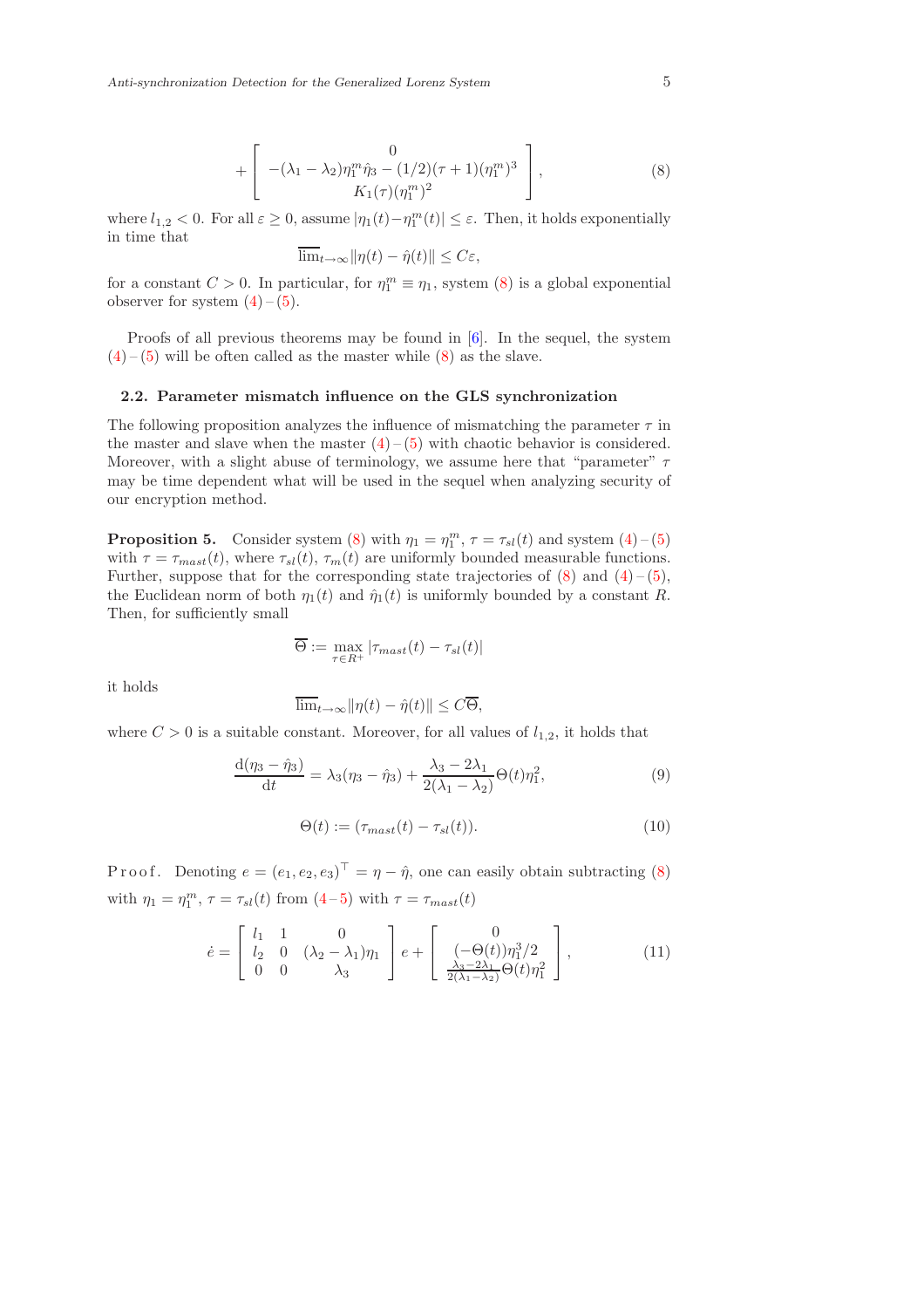so that the relation [\(9\)](#page-4-1) follows immediately. To prove the remaining estimates, let us realize first that the matrix

$$
\left[\begin{array}{cc} l_1 & 1 \\ l_2 & 0 \end{array}\right], \quad l_1 < 0, l_2 < 0,
$$

is the Hurwitz one and therefore there exists a suitable  $(2 \times 2)$  matrix S solving the following Lyapunov matrix equation

$$
\left[\begin{array}{cc} l_1 & 1 \\ l_2 & 0 \end{array}\right]^{\top} S + S \left[\begin{array}{cc} l_1 & 1 \\ l_2 & 0 \end{array}\right] = -I_2,
$$

 $I_2$  being the  $(2 \times 2)$  identity matrix. Now, consider the following Lyapunov function candidate

$$
V(e)=[e_1,e_2]S\left[\begin{array}{c}e_1\\e_2\end{array}\right]+\frac{1}{2}e_3^2,
$$

then by straightforward computations

$$
\frac{\mathrm{d}V}{\mathrm{d}t} = -e_1^2 - e_2^2 + \lambda_3 e_3^2 + e_3 \frac{\lambda_3 - 2\lambda_1}{2(\lambda_1 - \lambda_2)} \Theta(t) \eta_1^2 + 2[e_1, e_2] S \begin{bmatrix} 0 \\ e_3(\lambda_2 - \lambda_1) \eta_1 + \Theta(t) \eta_1^3/2 \end{bmatrix}.
$$

Notice that by [\(9\)](#page-4-1)

 $\begin{tabular}{|c|c|c|c|} \hline \rule{0pt}{2ex} \rule{0pt}{2ex} \rule{0pt}{2ex} \rule{0pt}{2ex} \rule{0pt}{2ex} \rule{0pt}{2ex} \rule{0pt}{2ex} \rule{0pt}{2ex} \rule{0pt}{2ex} \rule{0pt}{2ex} \rule{0pt}{2ex} \rule{0pt}{2ex} \rule{0pt}{2ex} \rule{0pt}{2ex} \rule{0pt}{2ex} \rule{0pt}{2ex} \rule{0pt}{2ex} \rule{0pt}{2ex} \rule{0pt}{2ex} \rule{0pt}{2ex} \rule{0pt}{2ex} \rule{0pt}{2ex} \rule{$ 

$$
\frac{d(e_3^2/2)}{dt} = -\lambda_3 e_3^2 + e_3 \frac{\lambda_3 - 2\lambda_1}{2(\lambda_1 - \lambda_2)} \Theta(t) \eta_1^2
$$

and therefore there exists  $T > 0$ , such that

$$
|e_3| \leq \frac{\lambda_3 - 2\lambda_1}{2(\lambda_1 - \lambda_2)} \overline{\Theta} \eta_1^2 / \lambda_3 \leq \frac{\lambda_3 - 2\lambda_1}{2(\lambda_1 - \lambda_2)} \overline{\Theta} R^2 / \lambda_3, \quad \forall t \geq T.
$$

Therefore, straightforward computations give  $\forall t \geq T$  that

$$
\left\| \frac{dV}{dt} \right\| \le -e_1^2 - e_2^2 + \lambda_3 e_3^2 + \left( \frac{\lambda_3 - 2\lambda_1}{2(\lambda_1 - \lambda_2)} \right)^2 \overline{\Theta} R^4 / \lambda_3
$$
  
+2(|s\_{11}|e\_1| + |s\_{21}|e\_2|)  $\left[ \frac{(\lambda_2 - \lambda_1) \frac{\lambda_3 - 2\lambda_1}{2(\lambda_1 - \lambda_2)} \overline{\Theta} R^3}{\lambda_3} + \frac{\overline{\Theta} R^3}{2} \right]$   
:=  $-e_1^2 - e_2^2 + \lambda_3 e_3^2 + \alpha(\overline{\Theta})|e_1| + \beta(\overline{\Theta})|e_2| + \gamma(\overline{\Theta}), \text{ i.e.}$   

$$
\left\| \frac{dV}{dt} \right\| \le -(e_1 - \alpha/2)^2 - (e_2 - \beta/2)^2 + \lambda_3 e_3^2 + \gamma + \frac{\alpha^2 + \beta^2}{4}.
$$

The last inequality means that the Lyapunov-like function  $V(e)$  strictly decreases along any trajectory  $e(t)$  until this trajectory enters ellipsoid  $\mathcal E$  given by (recall that by  $(2)$   $\lambda_3 < 0$ )

$$
(e_1 - \alpha/2)^2 + (e_2 - \beta/2)^2 - \lambda_3 e_3^2 \le \gamma + \frac{\alpha^2 + \beta^2}{4}.
$$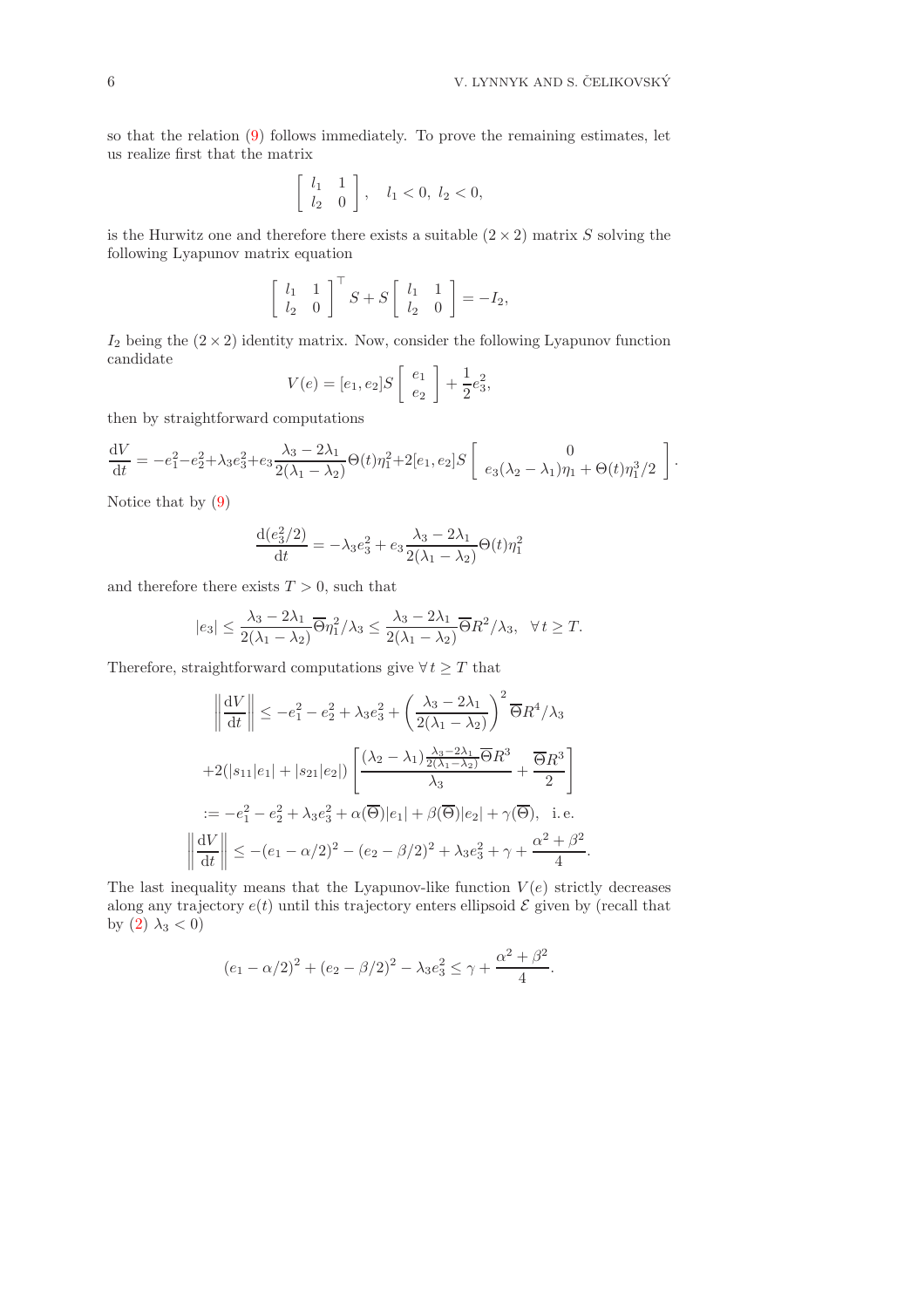As a consequence, any trajectory enters the set where

$$
V(e) \le \max_{e \in \mathcal{E}} V(e)
$$

and stays within it forever. Now, the crucial observation is that for sufficiently small  $\overline{\Theta}$  it holds

$$
|\alpha(\overline{\Theta})| < \delta\overline{\Theta}, \quad |\beta(\overline{\Theta})| < \delta\overline{\Theta}, \quad |\gamma(\overline{\Theta})| < \delta\overline{\Theta},
$$

where  $\delta > 0$  is a suitable fixed real number. Therefore, the above ellipsoid  $\mathcal E$  is fully located inside the ball of radius  $\tilde{C}\overline{\Theta}$ , where  $\tilde{C} > 0$  is a real constant. In other words,  $e(t)$  should ultimately stay within the set where  $V(e) \leq \max_{\|e\| \leq \tilde{C}\Theta} V(e)$  which ensures the existence of constant  $C > 0$  required by the formulation of Proposition 5. The proof is complete.  $\Box$ 

Remark 6. Using the technique of the above proof, one can obtain more specific estimate for the constant  $C$  given in the formulation of Proposition 5. This constant would be bigger if the mentioned bound  $R$  on the first component of the chaotic master system is bigger<sup>[1](#page-6-0)</sup> and smaller, when observer gains  $l_{1,2}$  and eigenvalue  $\lambda_3$ have bigger absolute values. Important security feature of GLS is that  $\lambda_3$  can not be affected, so that parameter mismatch would always have certain minimal influence despite choosing high gains  $l_1, l_2$  in the observer [\(8\)](#page-4-0). Moreover, equality [\(9\)](#page-4-1) shows that for mismatched constant parameters  $\tau_{mast}, \tau_{sl}$  the absolute value of the third error component  $e_3(t)$ , even with  $e_3(0) = 0$ , becomes quickly strictly positive, with rate of increase being proportional to constant parameter mismatch  $\overline{\Theta}$ . As a matter of fact, [\(9\)](#page-4-1) is the simple one dimensional asymptotically stable linear system forced by sign-preserving signal of magnitude proportional to constant parameter mismatch Θ. This feature is also crucial for our ACSK method presented later on since it provides the mentioned anti-synchronization effect. Proposition 5, as well as this remark, are supported and illustrated by numerous simulations experiments later on.

The following proposition will provide the estimate of the anti-synchronization effect mentioned at the end of the previous remark.

**Proposition 7.** Consider system [\(8\)](#page-4-0), with  $\eta_1 = \eta_1^m$ ,  $\tau = \tau_{sl}$  and system [\(4\)](#page-3-1)-(5) with  $\tau = \tau_{mask}$ , where  $\tau_{sl}$ ,  $\tau_m$  are constants and some gains  $l_1 \leq -1, l_2 \leq -1$  are fixed. Further, let it holds for some state trajectory  $\eta(t) = [\eta_1(t), \eta_2(t), \eta_3(t)]^\top$  of  $(4) - (5)$  $(4) - (5)$  $(4) - (5)$ 

$$
0
$$

Then it holds for all  $t \in [0, T^*]$ 

$$
|\eta_1(t) - \hat{\eta_1}(t)| \ge \frac{E^3}{12} \Theta t^2
$$
,  $|\eta_2(t) - \hat{\eta_2}(t)| \ge \frac{E^3}{6} \Theta t$ ,

<span id="page-6-0"></span><sup>&</sup>lt;sup>1</sup> Actually, one can see that there is even dependence on  $R^3$ , so that the influence of the attractor size is crucial.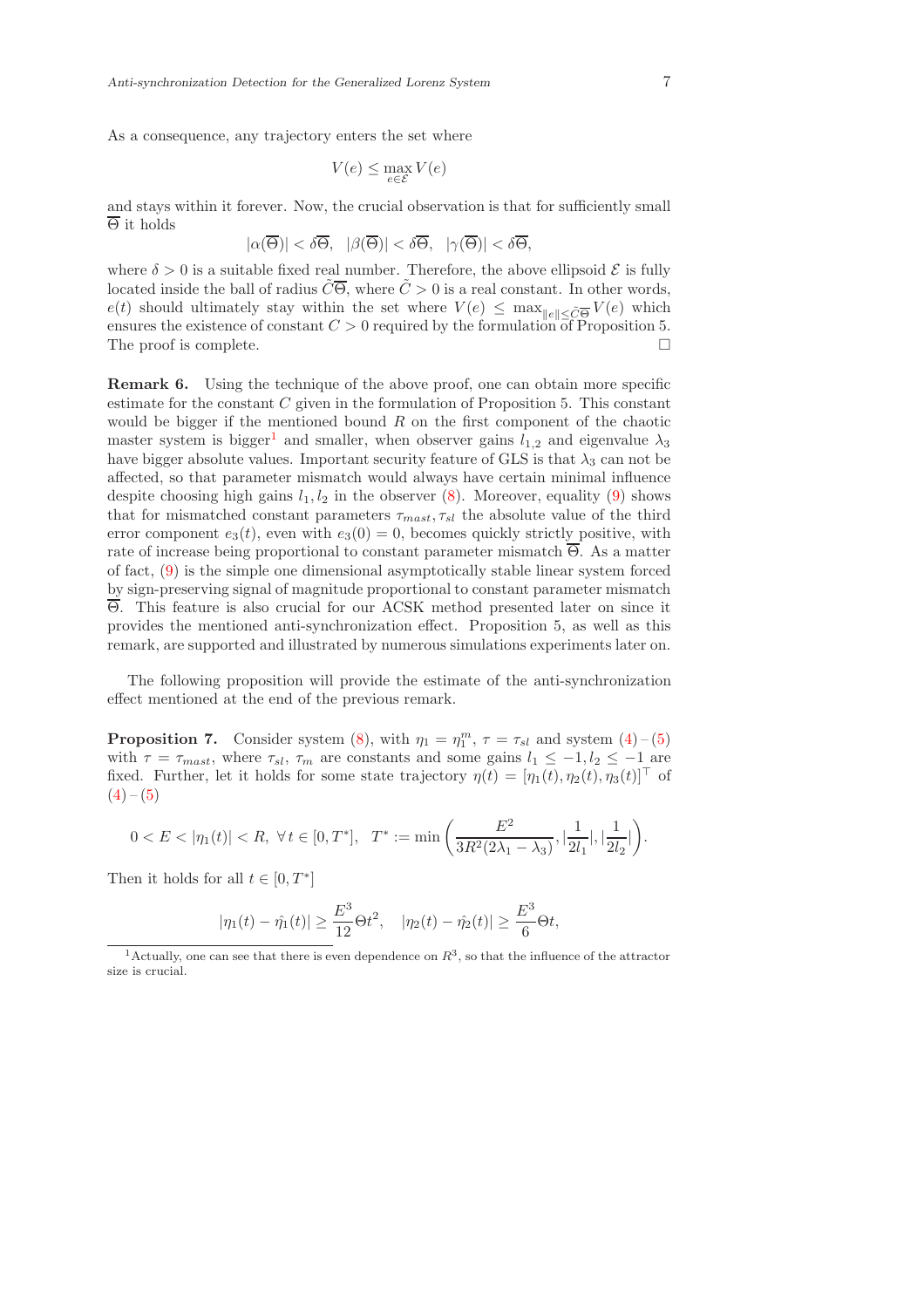where

$$
\Theta:=|\tau_{max}-\tau_{sl}|
$$

and  $\hat{\eta}(t)$  is any trajectory of [\(8\)](#page-4-0) with  $\hat{\eta}(0) = \eta(0)$ .

P r o o f. Obviously, the error dynamics [\(11\)](#page-4-2) holds again with  $\Theta(t) := \overline{\Theta} = \tau_{\text{max}} t$  $\tau_{sl}$ , namely  $\overline{a}$ 

<span id="page-7-0"></span>
$$
\dot{e} = \begin{bmatrix} l_1 & 1 & 0 \\ l_2 & 0 & (\lambda_2 - \lambda_1)\eta_1 \\ 0 & 0 & \lambda_3 \end{bmatrix} e + \begin{bmatrix} 0 \\ (-\overline{\Theta})\eta_1^3/2 \\ \frac{\lambda_3 - 2\lambda_1}{2(\lambda_1 - \lambda_2)}\overline{\Theta}\eta_1^2 \end{bmatrix},
$$

where  $e(t) := \hat{\eta}(t) - \eta(t)$ . Denote

$$
\widetilde{A} = \begin{bmatrix} l_1 & 1 \\ l_2 & 0 \end{bmatrix} \tag{12}
$$

and recall that by the assumption of the proposition being proved it holds  $e(0)$  =  $\hat{\eta}(0) - \eta(0) = 0$ . Then

$$
e_3(t) = \frac{\lambda_3 - 2\lambda_1}{2(\lambda_1 - \lambda_2)} \overline{\Theta} \int_0^t \exp(\lambda_3(t - s)) \eta_1^2(s) ds,
$$
  

$$
\begin{bmatrix} e_1(t) \\ e_2(t) \end{bmatrix} = \int_0^t \exp(\widetilde{A}(t - s)) \begin{bmatrix} 0 \\ (\lambda_2 - \lambda_1)\eta_1(s)e_3(s) - \Theta \eta_1^3(s)/2 \end{bmatrix} ds.
$$

Recall, that  $\lambda_2 < 0, \lambda_3 < 0, \lambda_1 > 0$ , therefore it holds

$$
|e_3(t)| = \frac{2\lambda_1 - \lambda_3}{2(\lambda_1 - \lambda_2)} \Theta \int_0^t \exp(\lambda_3(t-s)) \eta_1^2(s) \mathrm{d}s,
$$

as a consequence

$$
|e_3(t)| \le \frac{2\lambda_1 - \lambda_3}{2(\lambda_1 - \lambda_2)} \Theta R^2 \int_0^t \exp(\lambda_3(t-s)) ds \le \frac{2\lambda_1 - \lambda_3}{2(\lambda_1 - \lambda_2)} \Theta R^2 t.
$$

Further,

$$
\begin{aligned}\n\begin{bmatrix}\ne_1(t) \\
e_2(t)\n\end{bmatrix} &= \int_0^t \exp(\widetilde{A}(t-s)) \begin{bmatrix} 0 \\
\alpha(s) \end{bmatrix} ds, & \alpha(s) = (\lambda_2 - \lambda_1)\eta_1(s)e_3(s) - \Theta \eta_1^3(s)/2, \\
|\alpha(s)| &= |(\lambda_2 - \lambda_1)e_3(s) - \Theta \eta_1^2(s)/2| |\eta_1(s)| \ge |\Theta \eta_1^2(s)/2 - (\lambda_1 - \lambda_2)|e_3(s)| |\eta_1(s)| \\
&\ge |E^2/2 - R^2(2\lambda_1 - \lambda_3)s| E\Theta/2, & \forall s \in [0, T^*].\n\end{aligned}
$$

Actually, one can easily check that  $\forall s \in [0, T^*]$  it holds

$$
E^2/2 - R^2(2\lambda_1 - \lambda_3)s \ge 0
$$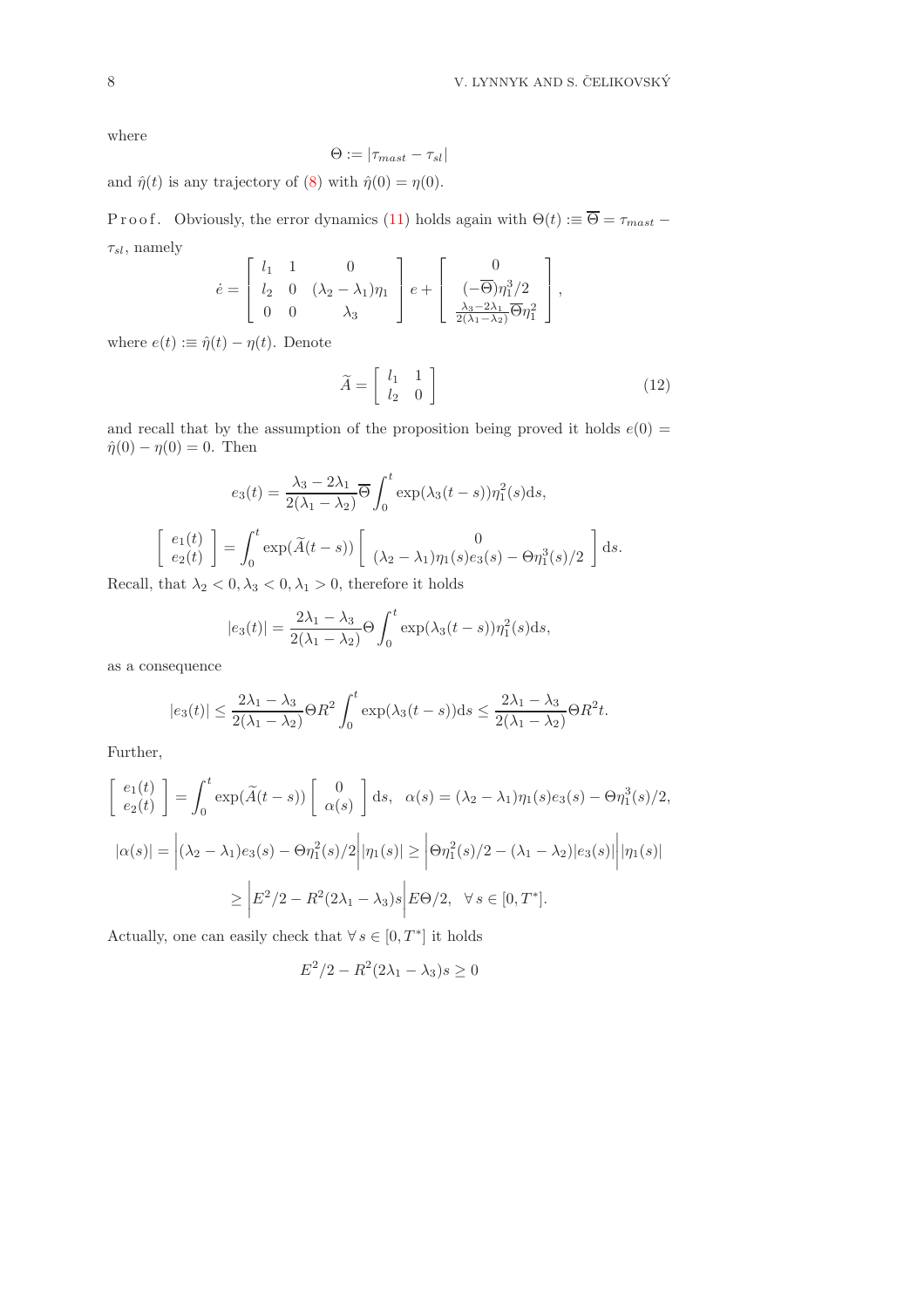i. e. one can use

$$
|A + B| \ge ||A| - |B|| \ge |C - D|
$$

for all real numbers  $A, B, C, D$ , such that  $|A| > C$ ,  $|B| < D, C > D$ . Further, the straightforward computations show that for all  $s \in [0, T^*]$ 

$$
|\alpha(s)| \ge \left| 1 - (R/E)^2 (2\lambda_1 - \lambda_3)s \right| \Theta E^3/2 \ge |E^3/2 - E^3/6| \Theta = \Theta E^3/3, \text{ i.e.}
$$

$$
|\alpha(s)| \ge \Theta E^3/3, \quad \forall s \in [0, T^*].
$$
(13)

<span id="page-8-0"></span>Summarizing, to obtain the desired lower estimate for  $e_1(t)$  and  $e_2(t)$  one can use

$$
\begin{bmatrix} e_1(t) \\ e_2(t) \end{bmatrix} = \int_0^t \exp(\widetilde{A}(t-s)) \begin{bmatrix} 0 \\ \alpha(s) \end{bmatrix} ds = \int_0^t \exp(\widetilde{A}(s)) \begin{bmatrix} 0 \\ \alpha(t-s) \end{bmatrix} ds, \quad (14)
$$

 $\forall t \in [0, T^*],$  where  $\widetilde{A}$  is given by [\(12\)](#page-7-0), while  $\alpha(t)$  by [\(13\)](#page-8-0). This implies easily

$$
e_1(t) = \int_0^t \alpha(t-s) \left[ s + l_1 s^2 / 2 + (l_1^2 + l_2) s^3 / 6 + \cdots \right] ds,
$$
  
\n
$$
e_2(t) = \int_0^t \alpha(t-s) \left[ 1 + l_2 s^2 / 2 + (l_1 l_2) s^3 / 6 + \cdots \right] ds,
$$
  
\n
$$
|e_1(t)| = (1/3) \Theta E^3 \left[ t^2 / 2 + l_1 t^3 / 6 + (l_1^2 + l_2) t^4 / 24 + \cdots \right] ds
$$
  
\n
$$
\geq (1/6) \Theta E^3 t^2 \left[ 1 + l_1 t / 3 + (l_1^2 + l_2) t^2 / 12 + \cdots \right] \geq (1/12) \Theta E^3 t^2,
$$
  
\n
$$
|e_2(t)| = (1/3) \Theta E^3 \left[ t + l_2 t^3 / 6 + (l_1 l_2) t^4 / 24 + \cdots \right] ds
$$
  
\n
$$
\geq (1/3) \Theta E^3 t \left[ 1 + l_2 t^2 / 6 + (l_1 l_2) t^3 / 24 + \cdots \right] \geq (1/6) \Theta E^3 t^2,
$$

so that the claim to be proved follows.  $\Box$ 

Remark 8. The essence of the anti-synchronization method to be described later on is to detect the anti-synchronization as soon as possible. Therefore, one can actually limit the previously proved proposition to a very small time interval. It is also intuitively clear, as well as rigorously shown during the above proof by the exact arguments, that smaller time interval, the faster anti-synchronization effect. Actually, following the above proof, infinitesimally for  $t \to 0$ , the above estimates provided by Proposition 7 may be replaced by the following ones:

$$
|\eta_1(t) - \hat{\eta_1}(t)| \ge \frac{E^3}{4}\Theta t^2 + o(t^3), \quad |\eta_2(t) - \hat{\eta_2}(t)| \ge \frac{E^3}{2}\Theta t + o(t^3).
$$

Moreover, the estimates of time  $T^*$  for the any reasonable system parameters and gains are much bigger that actually used in our algorithm later on. These time estimates were chosen to facilitate the proposition formulation. Notice also, that on a very short time interval the values  $E$  and  $R$  are close each to other (recall, that E is the minimal while R is the maximal absolute value of  $\eta_1$  on some time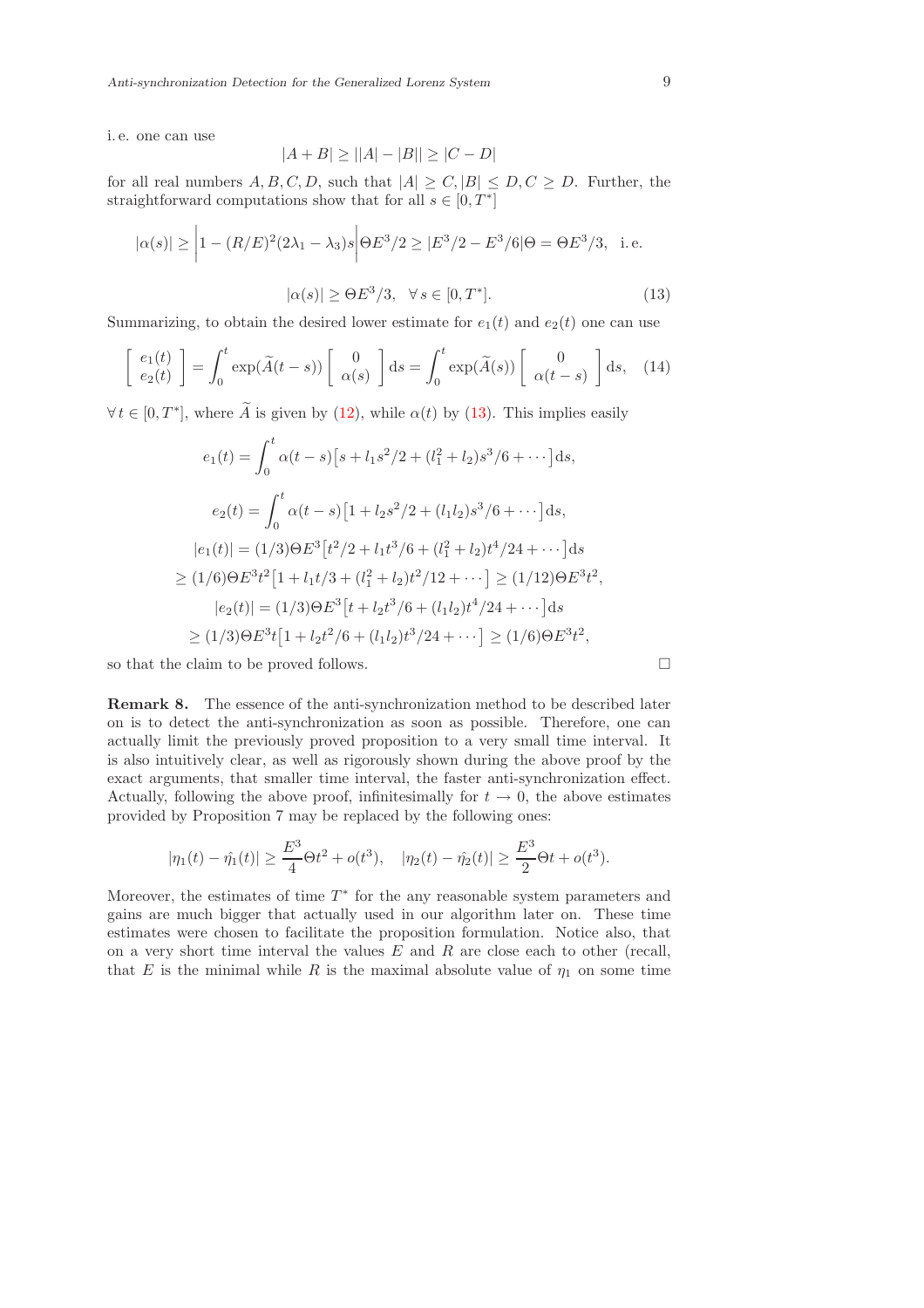interval). The important quantity is  $E$ , see Table later on where distribution of  $E$  is studied. Actually, the speed of anti-synchronization depends on  $E^3$ ! It also depends, though linearly only on parameter  $\tau$  mismatch  $\Theta$ . Finally, the most important observation here is that anti-synchronization is much better visible on  $e_2$ , rather than on  $e_1$ . Our algorithm later on will therefore use numerical derivation of  $e_1$  combined with equation [\(11\)](#page-4-2) to achieve  $e_2$  (recall, that only  $\eta_1$  is transmitted through the communication channel).

### 3. ANTI-SYNCHRONIZATION CHAOS SHIFT KEYING SCHEME

### 3.1. CSK and ACSK secure encryption schemes

As already mentioned, the anti-synchronization detection analyzed in the previous section will be used to design the realistic encryption and decryption algorithms. Namely, the well known CSK scheme will be modified. The classical CSK was first proposed by [\[14,](#page-16-5) [22\]](#page-17-8) and its basic idea is to encode digital symbols with chaotic basis signals. Therefore, switching of chaotic modes provides quite simple configuration of the transmitter/receiver. However, as noted already in [\[14\]](#page-16-5), synchronization is lost and recovered every time the transmitted symbol is changed. In the other words, the classical CSK receiver method needs during switching quite a time for an establishment of synchronization between the transmitter and the receiver, therefore speed of data transmission is rather poor while amount of data to encrypt a single bit quite huge. On the contrary, our novel approach that sharply improves these vital characteristics consists in using anti-synchronization rather than synchronization and will be further referred as the anti-synchronization CSK (ACSK) scheme. Its chart is shown in Figure 1 where public channel is used to send encrypted messages while secure channel a secret key.

On the transmitter side, there is the signal generator being the GLS  $(4)$  – [\(5\)](#page-3-2) depending on crucial bifurcation parameter  $\tau$  [\[5,](#page-16-12) [10,](#page-16-11) [24\]](#page-17-10). To encrypt digital information, one chooses "for a while"  $\tau = \tau_0$  for bit "0" while for the bit "1" one chooses  $\tau = \tau_1$ , where  $\tau_0$ ,  $\tau_1$  are suitable selected GLS bifurcation parameters from its known chaotic range, cf. [\[5,](#page-16-12) [6,](#page-16-10) [10,](#page-16-11) [24\]](#page-17-10). Then, only the first component of a chaotic signal  $\eta_1 = x_1 - x_2$  is being transmitted through the communication channel.

On the receiver side, signal  $\eta_1 = x_1 = z_1 - z_2$  is feeded into two synchronized copies of GLS (the so-called slaves), the first one, with parameter  $\tau_0$ , while the second one with parameter  $\tau_1$ . Now, the crucial idea of anti-synchronization based decryption uses the fact that both slaves are kept synchronized to the numerically best possible level (the so-called *numerical zero*, in most simulations<sup>[2](#page-9-0)</sup> equal to  $10^{-4}$ ). Therefore, one can detect almost immediately "the wrong" slave due to the fact that it produces fast increasing error of its first component comparing to the slowly varying error in "the correct" slave. In such a way, the bit value is decrypted, moreover, the state value of the "wrong" slave is overwritten by the value from the "correct" slave, so that prior receiving the next piece of cipher text (i.e., the synchronizing signal  $\eta_1(t)$ )

<span id="page-9-0"></span><sup>2</sup>MATLAB–SIMULINK ode4 Runge–Kutta procedure with the fixed step size equal to 0.001 is being used throughout the paper.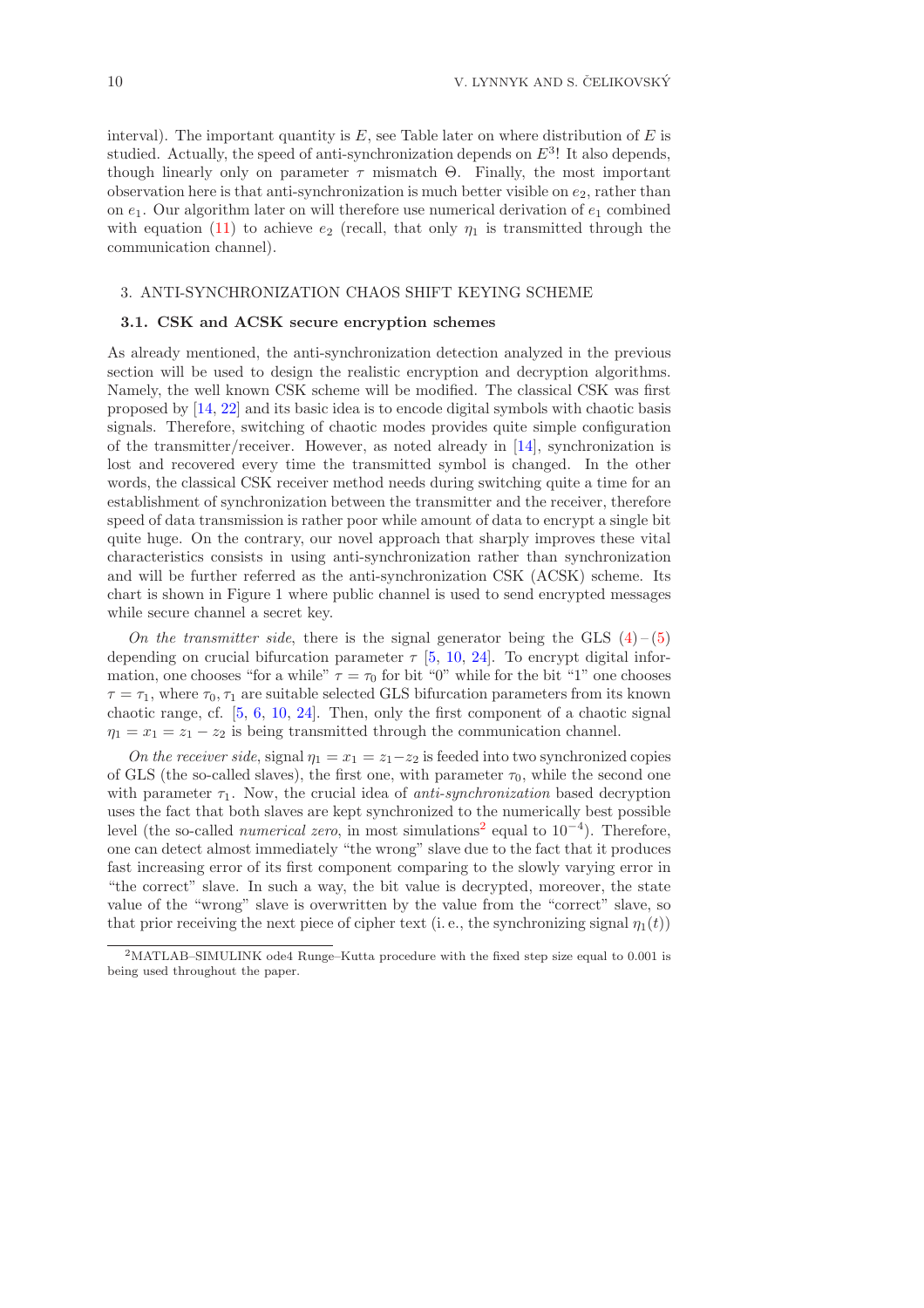

Fig. 1. ACSK digital communication system with anti-synchronization-error-based demodulator.

both slaves are again synchronized to the same best possible level of the "numerical zero" 10<sup>−</sup><sup>4</sup> .

As a matter of fact, as shown by Propositions 5, 7, for the fixed parameter mismatch  $\Theta = |\tau_{\text{max}} - \tau_{sl}|$  the anti-synchronization effect crucially depends on the absolute value of the synchronizing signal  $\eta_1$ , namely, on  $E^3$ , where E is minimal value of  $\eta_1(t)$  over the time interval where anti-synchronization is to be detected. This crucial value has been experimentally thoroughly analyzed and their percent summary is given in Table.

| E.    |                                           | $P(E)$   $E$   $P(E)$   $E$   $P(E)$ |     |       |
|-------|-------------------------------------------|--------------------------------------|-----|-------|
| 4.0 1 |                                           | $19.5$   0.8   71.45   0.33   86.12  |     |       |
|       | $3.0$   28.14   0.6   78.32   0.3   87.44 |                                      |     |       |
|       | $2.0$   38.18   0.5   81.25   0.2         |                                      |     | 88.87 |
|       |                                           | $64.76$   0.4   84.44                | 0.1 | 95.07 |

Table.

Here,  $P(E) = \frac{meas (A(E))}{T_{\text{max}}} \cdot 100$ , where  $A(E) = \{t \in [0, T_{\text{max}} : |\eta_1(t)| \ge E\}$  and  $T_{\text{max}}$  is the maximal time available during simulation.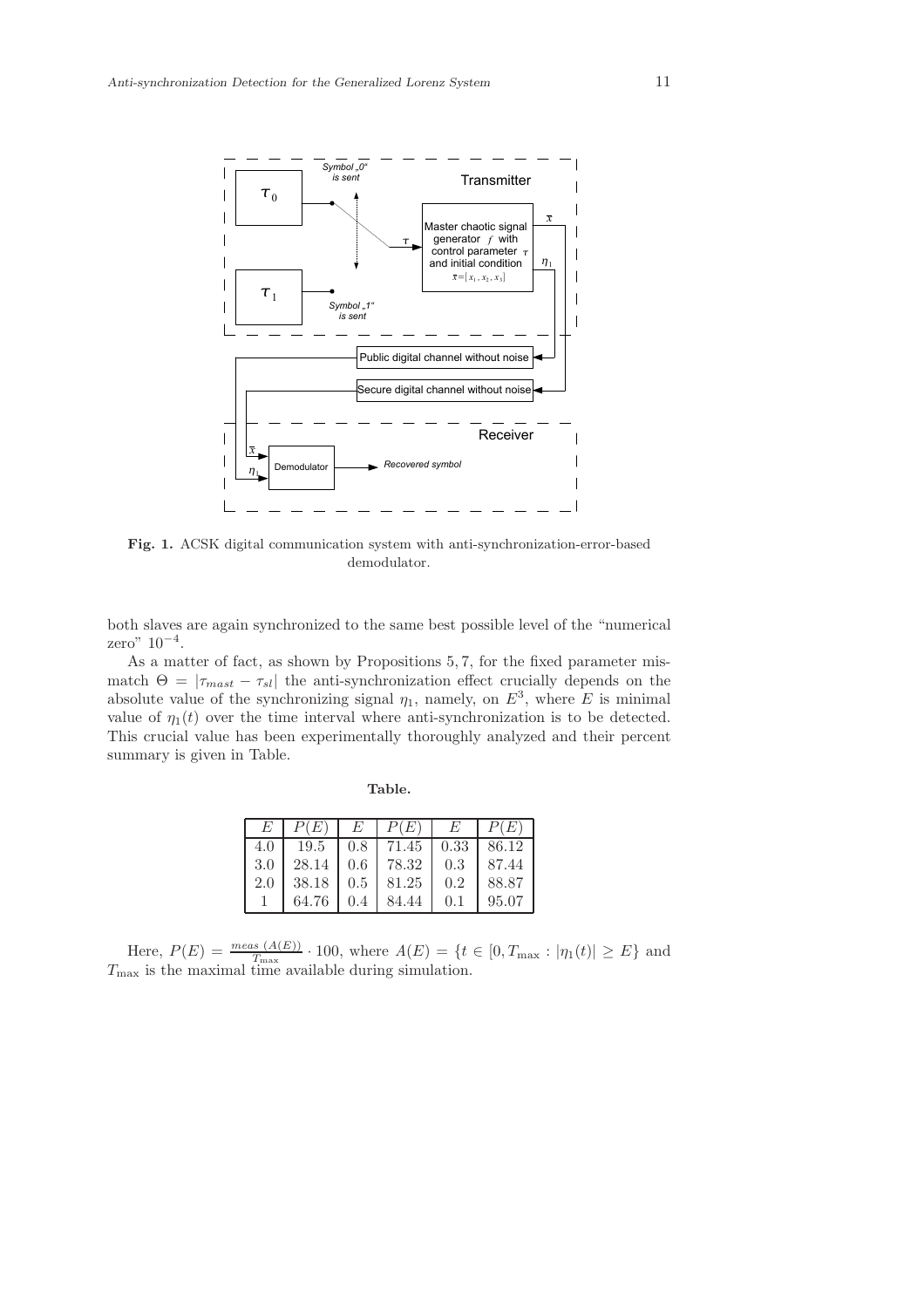

Fig. 2. Anti-synchronization-error-based ACSK demodulator.

# 3.2. Methods of the detection of the binary symbols in the receiver of the ACSK scheme

The receiver or demodulator structure of the ACSK scheme is shown in Figure 2 in a more detail. It detects the correct bit via identifying the correct synchronization signal and then rewrites its value into both self-synchronization circuits (see the back arrows  $r_0, r_1$  in Figure 2). Such a detection in the receiver is based on the effect of the anti-synchronization, namely, two methods of the detection of the binary symbols are possible.

The first method that was proposed and studied in [\[7,](#page-16-7) [8\]](#page-16-8) is based on the comparison of the absolute value of the first component of the synchronizing error  $e_1$  in the receiver and the threshold value of the error. The threshold value is well-known and depends on the control parameters  $\tau_1$  and  $\tau_0$ , gains, step size and solver. Depending on the  $|\tau_1-\tau_0|$  and the absolute value of the synchronizing signal  $\eta_1$  various numbers of the iterations are needed to detect the binary symbol exactly. Sections with higher absolute value of the synchronizing signal  $\eta_1$  is more convenient. The higher absolute value of  $\eta_1$ , the fewer iterations for the anti-synchronization effect are needed, and vice versa. It was shown in [\[8\]](#page-16-8) that for quite close each to other chaotic generators with difference in  $\tau_0$  and  $\tau_1$  equal to 0.01 13 iterations were needed to distinguish the right slave subsystem from the wrong one. Nevertheless, those 13 iterations were needed for the detection of the single bit only when  $|\eta_1(t)| \geq 4$ . Otherwise, the correct detection requires even more iterations. The section of  $\eta_1(t)$  signal where one can effectively decode the information using 13 iterations only equals to 19.5 percent of the total length of the ciphertext (see Table). Data rate of this method is therefore 15 bits/1000 iterations only, provided only section with  $|\eta_1(t)| \geq 4$  is being used. Such a drawback suggests the necessity to look for a more precise analysis of the synchronization error, thereby further minimizing the iteration number needed for 1 bit encryption/decryption.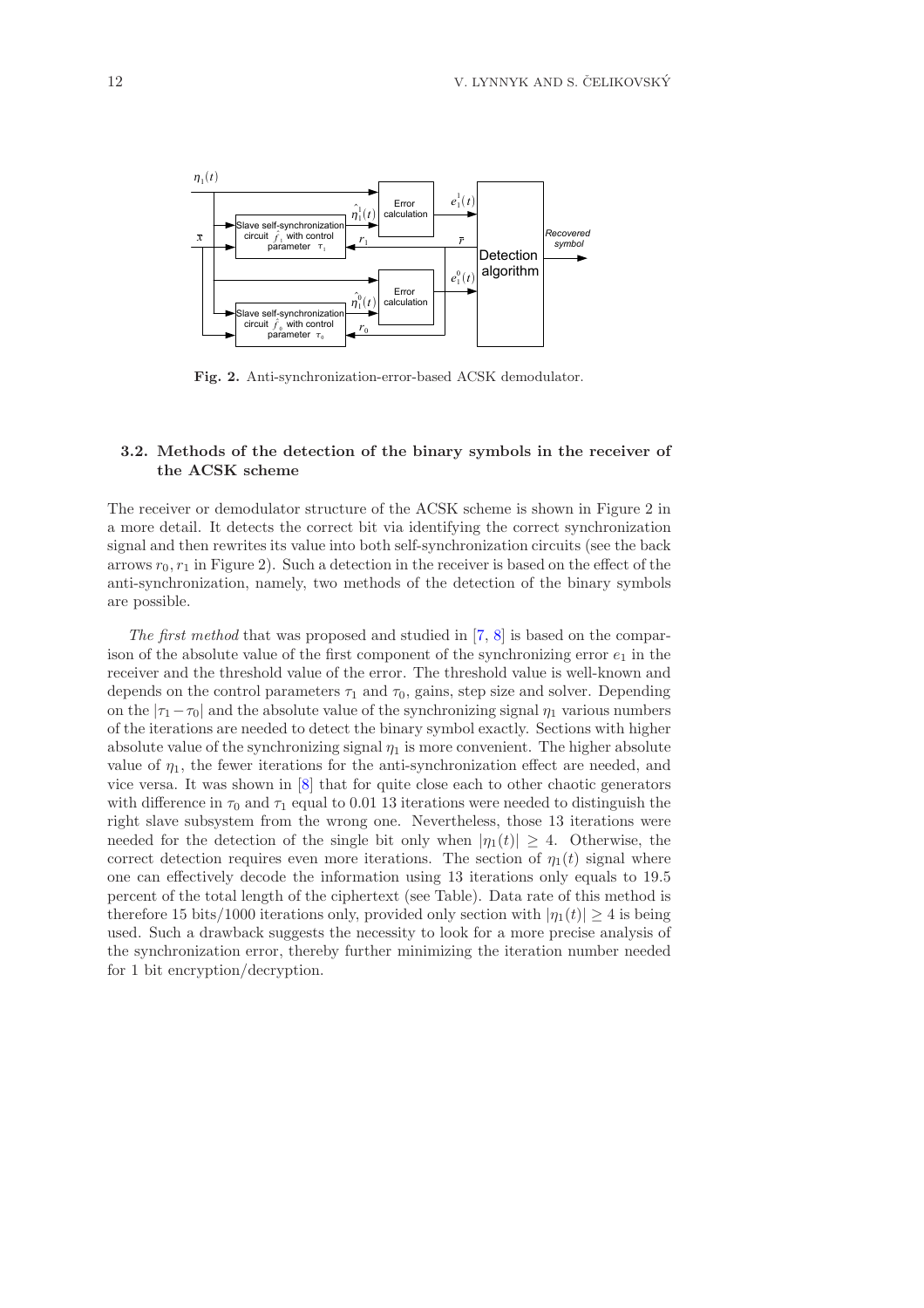The second method of the detection of the binary symbols in the receiver is based on the comparison of the value of the second component of the error  $e_2$  and was first briefly introduced in [\[9\]](#page-16-9). Now, this method is justified by the theoretical analysis presented in the previous section. Actually, Proposition 7 shows that, while the first component of the synchronization error peak triggered by the parameter mismatch is of order  $O(t^2)$ , the peak of its second component is of the order  $O(t)$ . For very small  $t$  (note, that one iteration is typically per time equal to 0.001) this is a really significant difference. As all data are transferred precisely in the digital form, they don't contain any noise and we can use simple derivative observer to predict the second component of the error. In such a way, the parameter mismatch can be detected almost immediately, looking on a single subsequent iteration only (for  $|\eta_1(t)| \geq 4$ ). As a consequence, this second method can decrypt/encrypt efficiently 195 bits/1000 iterations. Let us note here, that in [\[9\]](#page-16-9) it was reported that for the correct detection of the wrong slave synchronization circuit in the receiver only one iteration is needed for  $|\eta_1(t)| \geq 2$ . Nevertheless, a recent and more careful experimental analysis shows that the threshold of the safe detection should be increased to  $|\eta_1(t)| \geq 4$ . The reason is that the number of the iterations needed for the correct bit identification depends on the speed of the change of the synchronization signal  $\eta_1(t)$ , too. When the synchronization signal is increasing/decreasing very fast, one iteration for the correct detection is insufficient. Nevertheless, bit rate can be yet further improved as other signal  $\eta_1(t)$  sections can be used subsequently with 2, 3 and 4 iterations (the last one even for  $|\eta_1(t)| \approx 0.1!$ , thereby using up to 95% of this signal, cf. Table.

### 3.3. Comparison of detection methods

Both methods may be illustrated and compared using Figure 3 where the second graph from top shows evolution of the synchronization error component  $e_1$  while the third from the top graph shows the evolution of the synchronization error component  $e_2$ . Notice that the values of peaks of  $e_1$  can not be safely distinguished numerically as correct and non-correct values differ by a negligible small margin, namely level of  $e_1$  for the correct first bit is about  $1.52 \times 10^{-4}$  while for the non-correct first bit only  $1.525 \times 10^{-4}$ . Nevertheless, one can trace from the picture sudden change of the derivative of  $e_1$  which indicates the non-correct bit. As a matter of fact, the reconstructed second component  $e_2$  is mainly driven by the time derivative  $e_1$ . Therefore, for the correct bit  $e_2$  it is approximately  $2 \times 10^{-3}$  while for non-correct bit it is approximately  $10^{-2}$  which is easily distinguishable. Such a difference is produced even during a single iteration what makes the second detection method much more efficient than the first one as already noted at the end of the previous subsection where estimates of the corresponding bit rates are discussed.

#### 4. NUMERICAL EXPERIMENTS

Example of the application of the current ACSK method is shown in Figure 3. It shows an example of a transmitted baseband signal for the message "0110110010" encoded by means of two different, but close each to other chaotic GLS generators with different parameters  $\tau_0 = 0.1$  and  $\tau_1 = 0.2$ . Only ciphertext is available to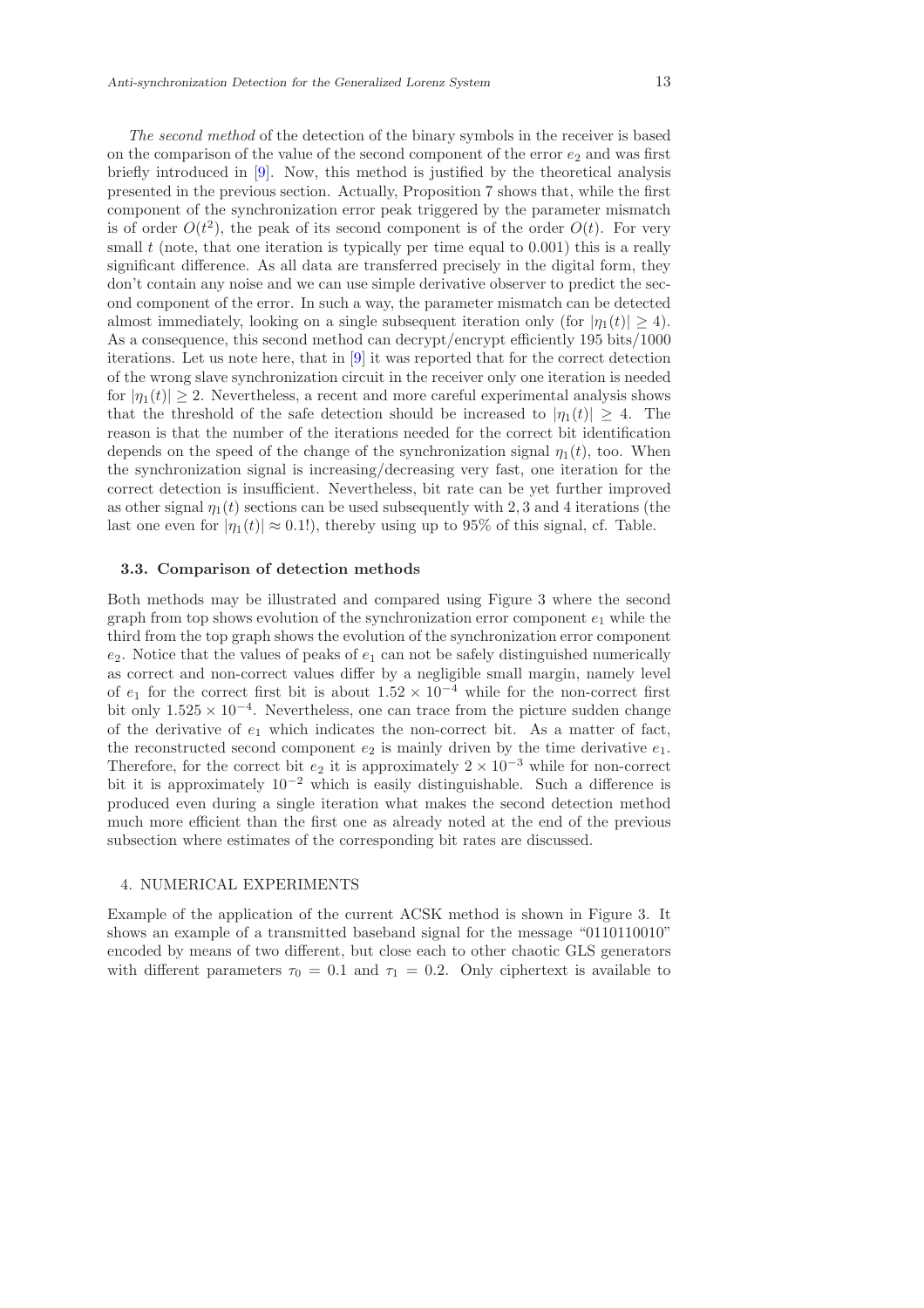

Fig. 3. Time histories related with the encryption and decryption of the plaintext "0110110010" using the ACSK method. From up to down: plaintext time signal; ciphertext  $\eta_1(t)$ ;  $e_1(t)$ ;  $e_2(t)$  and the reconstructed plaintext.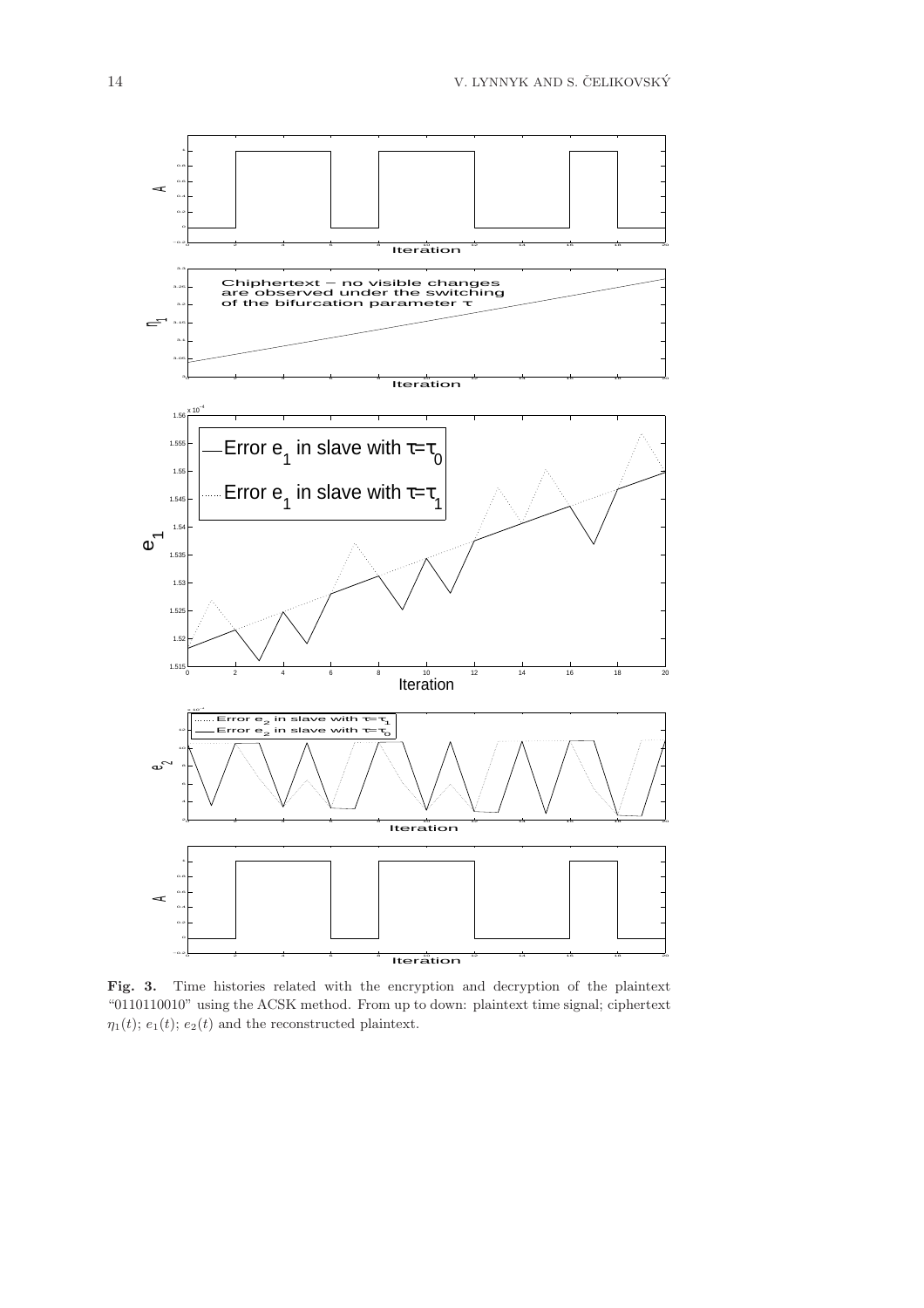potential intruder with no clue of encrypted signal. This ciphertext is the synchronizing signal  $\eta_1(t)$  sent by GLS either with  $\tau_0 = 0.1$  or  $\tau_1 = 0.2$ , depending on an encrypted value of the current bit. For the easy mutual comparison of all scopes in Figure [3](#page-14-0), their time axes are identical and indicate number of iterations<sup>3</sup>, not a real time. It can be seen that the error immediately (during one iteration only) rises in one of the slaves, while in the other one it remains within declared "numerical zero" ∼ 10<sup>−</sup><sup>4</sup> . Though each symbol in Figure 3 requires two iterations, the method works perfectly even with a single iteration only (the second iteration is needed just to reset the initial conditions in "the wrong" slave to the initial conditions in "the true" slave.). The ciphertext obviously does not indicate change of bits in any way. There are two reasons: first, the parametrization with respect to  $\tau$  makes it possible to have signals of both chaotic systems close to each other. Secondly and most importantly, as we use  $1-2$  bits only, it is impossible to estimate any statistical or other tendency to decrypt the information. The decryption is possible only by feeding the ciphertext into slave systems producing peaking error picture shown in Figure 3, which clearly decrypts the corresponding digital information.

Notice that the previously presented Chaos Shift Keying method, [\[14,](#page-16-5) [22\]](#page-17-8), typically needs up to one second piece of synchronizing signal to encrypt and decrypt a single bit which corresponds usually to thousands of real numbers (iterations). So, the message expansion and speed of encryption-decryption for CSK method are simply unrealistic. For our ACSK, the message expansion is still much bigger than in methods based on discrete time chaos, nevertheless, it is becoming realistic and might be justified if it provides some extra security.

# 5. SECURITY ANALYSIS OF ACSK METHOD

The above described decryption scheme in the ACSK method requires initial synchronization of the master on the transmitter side and both slaves on the receiver side, up to the best available numerical precision, called in the sequel as the "numerical zero". Therefore, the initial condition is the immediate candidate for the secret key. As our "numerical zero" is  $10^{-4}$ , this key space is naturally discretized in the sense that two initial conditions closer each other than numerical zero should be represented by the same key. Assuming the size of the initial conditions interval of  $\eta_3(t)$  being 10 gives 10<sup>5</sup> different keys, as only the third component  $\eta_3(t)$  is unknown, while the first one  $\eta_1(t)$  is transmitted through the public channel and the second one  $\eta_2(t)$  easily obtained by from the first component  $\eta_1(t)$  using the first equation in [\(4\)](#page-3-1).

To analyze the security of the key based on the initial condition, assume for simplicity at first that both  $\tau_0$  and  $\tau_1$  are publicly known. Proposition 5 implies that at least 10 thousands of iterations of the correct signal are needed to synchronize the slaves if the initial conditions of the master are unknown. Therefore, the initial condition key can be broken only in three ways:

• Attack based on the known plain text and the corresponding cipher text, but

<span id="page-14-0"></span><sup>3</sup>Recall, that the "iteration" is one step of the Runge–Kutta 4th order scheme with the fixed step  $10^{-3}$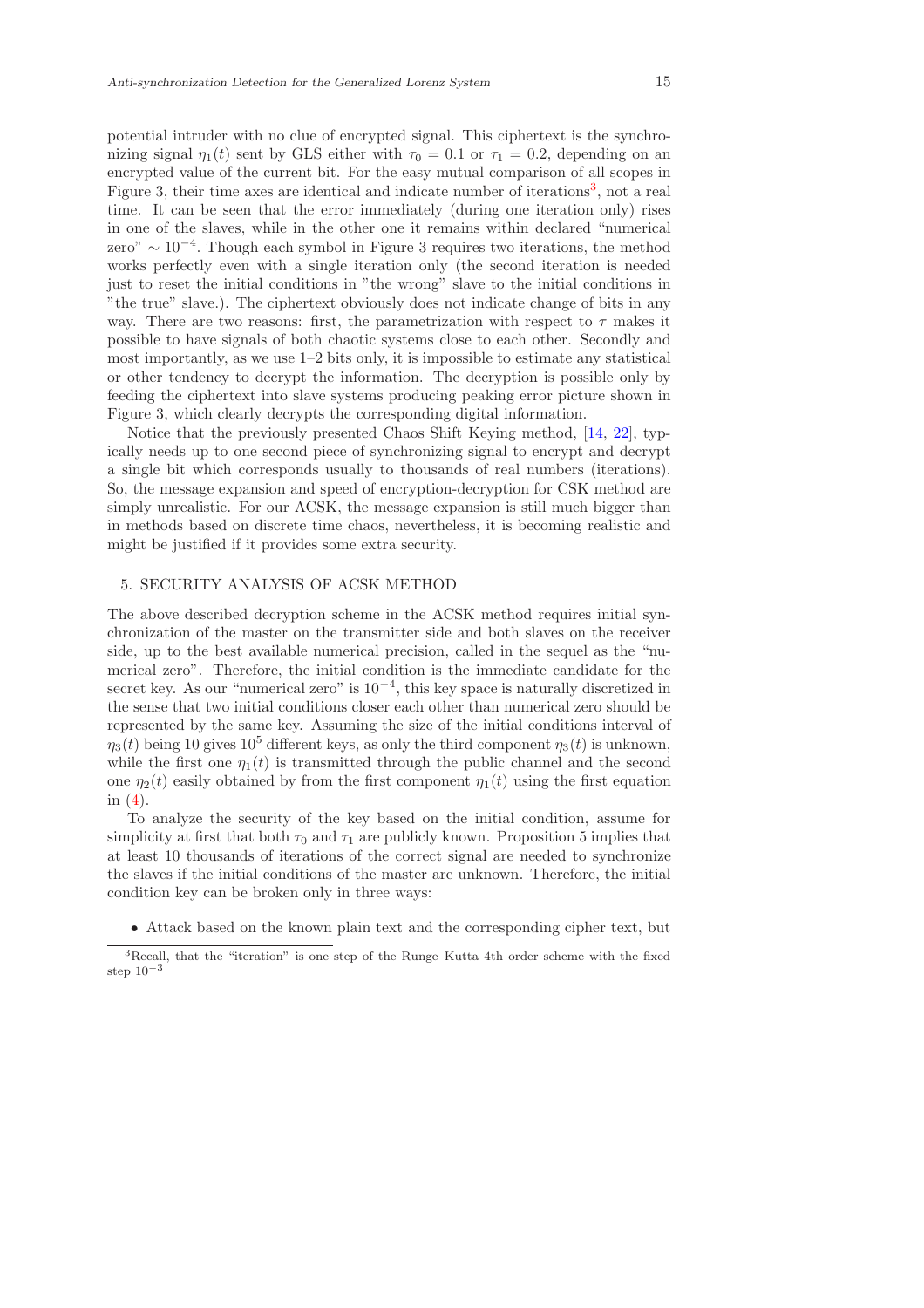both should be at least as of 10 000 bits. Moreover, such a knowledge should be used only for the attack to decrypt some unknown ciphertext following right after the above known sequence of both plaintext and the corresponding ciphertext.

- Trying  $2^{10000}$  possible combinations of all 10 000 bits long plaintexts and comparing them with ciphertext at hand.
- Trying all possible keys  $-10^5$  initial conditions.

Furthermore, the parameters  $\tau_0$ ,  $\tau_1$  can be considered as an additional source for the secret keys. In this case, the current method presents important improvement due to the fact that changes of the parameter may occur during a single iteration. Therefore, one can not see any clue of changing parameter when analyzing signal  $\eta_1$ . Nevertheless, the difference  $|\tau_0 - \tau_1|$  can not be arbitrarily small, as the antisynchronization effect depends on this difference as well, see Propositions 5, 7. Still, this difference was experimentally shown to be possible up to  $10^{-3}$ . Therefore, there are  $10^6$  possibilities, if values  $\tau \in [-0.5, 0.5]$  are considered. As a matter of fact, chaotic range for  $\tau$  is even broader that the previous interval, see [\[4\]](#page-16-13). Finally, notice that secret key based on parameter  $\tau$  is equally resistant even in case of the known plaintext and the corresponding sequence of ciphertext. In all kinds of attacks, one has to check all  $10^6$  possibilities of pairs  $\tau_0, \tau_1$  and one needs to know the initial condition, treated before.

Therefore, combining both the initial condition and parameter  $\tau$ , one has up to  $10^{11}$  possibilities for the secret key. When checking all possibilities for the secret key trying to perform the brute force attack, one has to take into the account that the amount of computing efforts to be done for each key choice is far from being negligible. Basically, one needs to evaluate error in both slaves during several iterations and compute its second derivative to see if it stays significantly smaller in one of the slaves than in the other one. This leads to a conclusion that brute force attack is unrealistic as well.

Here, an independent use of the  $\tau$  based key and the initial condition  $\eta_3(0)$  based key is guaranteed by the second equation in [\(11\)](#page-4-2). Indeed,  $\tau$  mismatch level  $\Theta$  and initial error  $e_3(0)$  influence are mixed on the right hand side there, and nonzero value of any of them spoils a possible detection.

More rigorous security analysis is matter of ongoing investigation, but the above draft analysis indicates promising potential of the ACSK method.

# 6. CONCLUSIONS AND OUTLOOKS

The anti-synchronization properties of the generalized Lorenz system family has been analyzed and used for the anti-synchronization detection in ACSK scheme. It was shown that the resulting ACSK digital communication method has potential of introducing a high degree of security at a low receiver complexity. At the same time, it requires reasonable amount of data to encrypt a single bit, thereby making revolutionary possibility of practical and realistic use of continuous time chaotic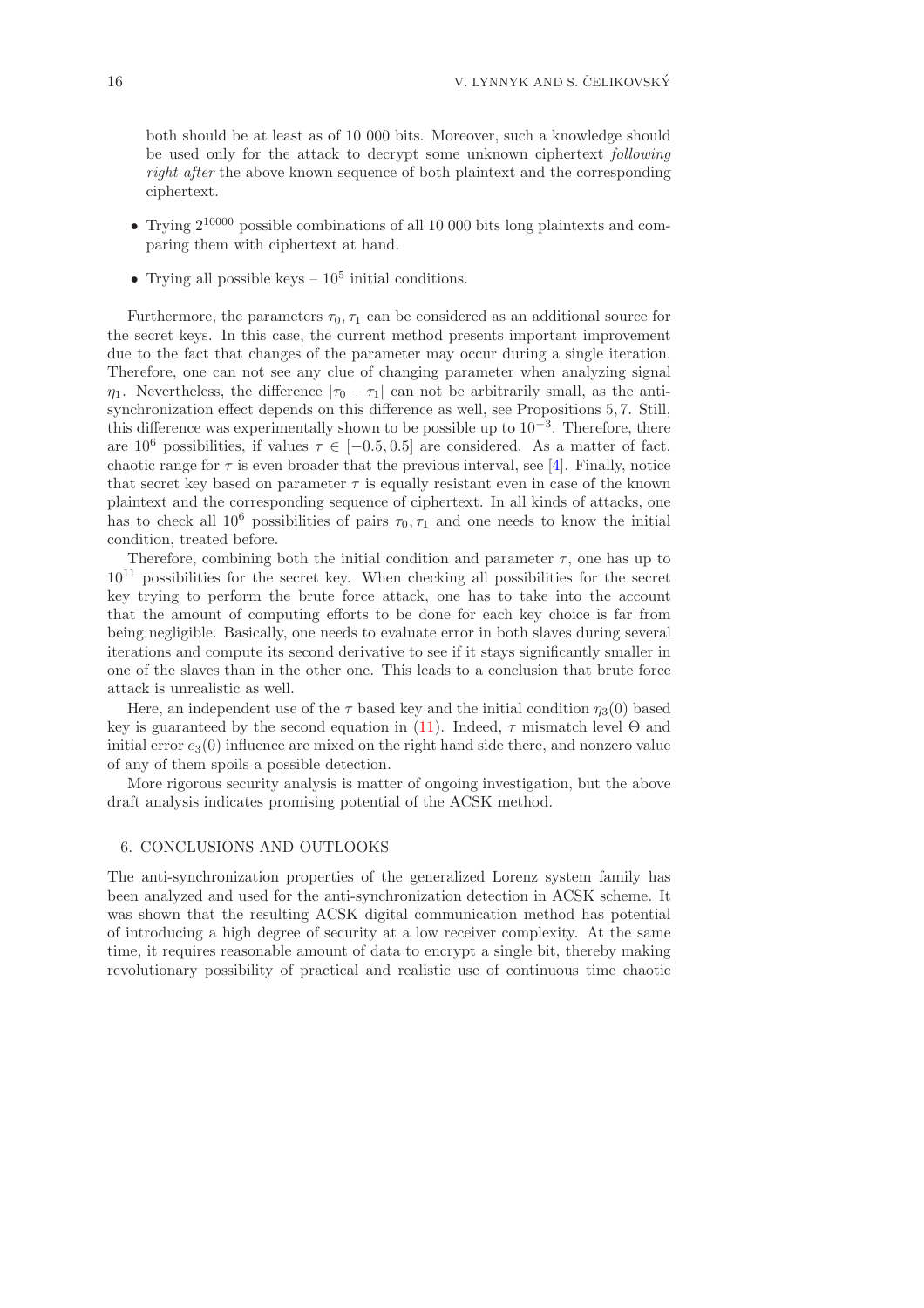system for digital data encryption. Further research will be devoted to making the message expansion even smaller.

#### ACKNOWLEDGEMENT

This work was supported by the Czech Science Foundation through the research grant no. 102/08/0186.

(Received April 4, 2009)

#### R E F E R E N C E S

- <span id="page-16-4"></span>[1] J. Alvarez, H. Puebla, and I. Cervantes: Stability of observer-based chaotic communication for a class of Lur'e systems. Internat. J. Bifurcation Chaos 7 (2002), 1605–1618.
- <span id="page-16-2"></span>[2] G. Alvarez and S. Li: Cryptographic requirements for chaotic secure communications. arXiv: nlin. CD/0311039, 2003.
- <span id="page-16-0"></span>[3] T. L. Carroll and L. M. Pecora: Cascading synchronized chaotic systems. Physica D 67 (1993), 126–140.
- <span id="page-16-13"></span>[4] S. Celikovský: Observer form of the hyperbolic-type generalized Lorenz system and its use for chaos synchronization. Kybernetika  $40$  (2004), 6, 649–664.
- <span id="page-16-12"></span>[5] S. Čelikovský and G. Chen: On a generalized Lorenz canonical form of chaotic systems. Internat. J. Bifurcation Chaos 12 (2002), 1789–1812.
- <span id="page-16-10"></span>[6] S. Čelikovský and G. Chen: Secure synchronization of chaotic systems from a nonlinear observer approach. IEEE Trans. Automat. Control 50 (2005), 76–82.
- <span id="page-16-7"></span>[7] S. Čelikovský, V. Lynnyk, and M. Šebek: Anti-synchronization chaos shift keying method based on generalized Lorenz system. In: Proc. The 1st IFAC Conference on Analysis and Control of Chaotic Systems. CHAOS'06, 2006, pp. 333–338.
- <span id="page-16-8"></span>[8] S. Čelikovský, V. Lynnyk, and M. Šebek: Observer-based chaos sychronization in the generalized chaotic Lorenz systems and its application to secure encryption. In: Proc. The 45th IEEE Conference on Decision and Control, 2006, pp. 3783–3788.
- <span id="page-16-9"></span>[9] S. Celikovský and V. Lynnyk: Anti-synchronization chaos shift keying method: Error derivative detection improvement. In: Proc. The 2st IFAC Conference on Analysis and Control of Chaotic Systems. CHAOS '09, pp. 1-6.
- <span id="page-16-11"></span>[10] S. Čelikovský and A. Vaněček: Bilinear systems and chaos. Kybernetika  $30$  (1994), 403–424.
- <span id="page-16-1"></span>[11] K. M. Cuomo and A. V. Oppenheim: Circuit implementation of synchronized chaos with application to communications. Physical Rev. Lett. 71 (1993), 1, 65–68.
- <span id="page-16-6"></span>[12] K. Cuomo, A. Oppenheim, and S. Strogatz: Synchronization of Lorenz-based chaotic circuits with applications to communications. IEEE Trans. Circuits and Systems II  $40$ (1993), 626–633.
- <span id="page-16-5"></span><span id="page-16-3"></span>[13] F. Dachselt and W. Schwartz: Chaos and cryptography. IEEE Trans. Circuits and Systems I 48 (2001), 1498–1509.
- [14] H. Dedieu, M. P. Kennedy, and M. Hasler: Chaos shift keying: modulation and demodulation of a chaotic carrier using self-synchronizing Chua's circuit. IEEE Trans. Circuits and Systems II  $40$  (1993), 634–642.